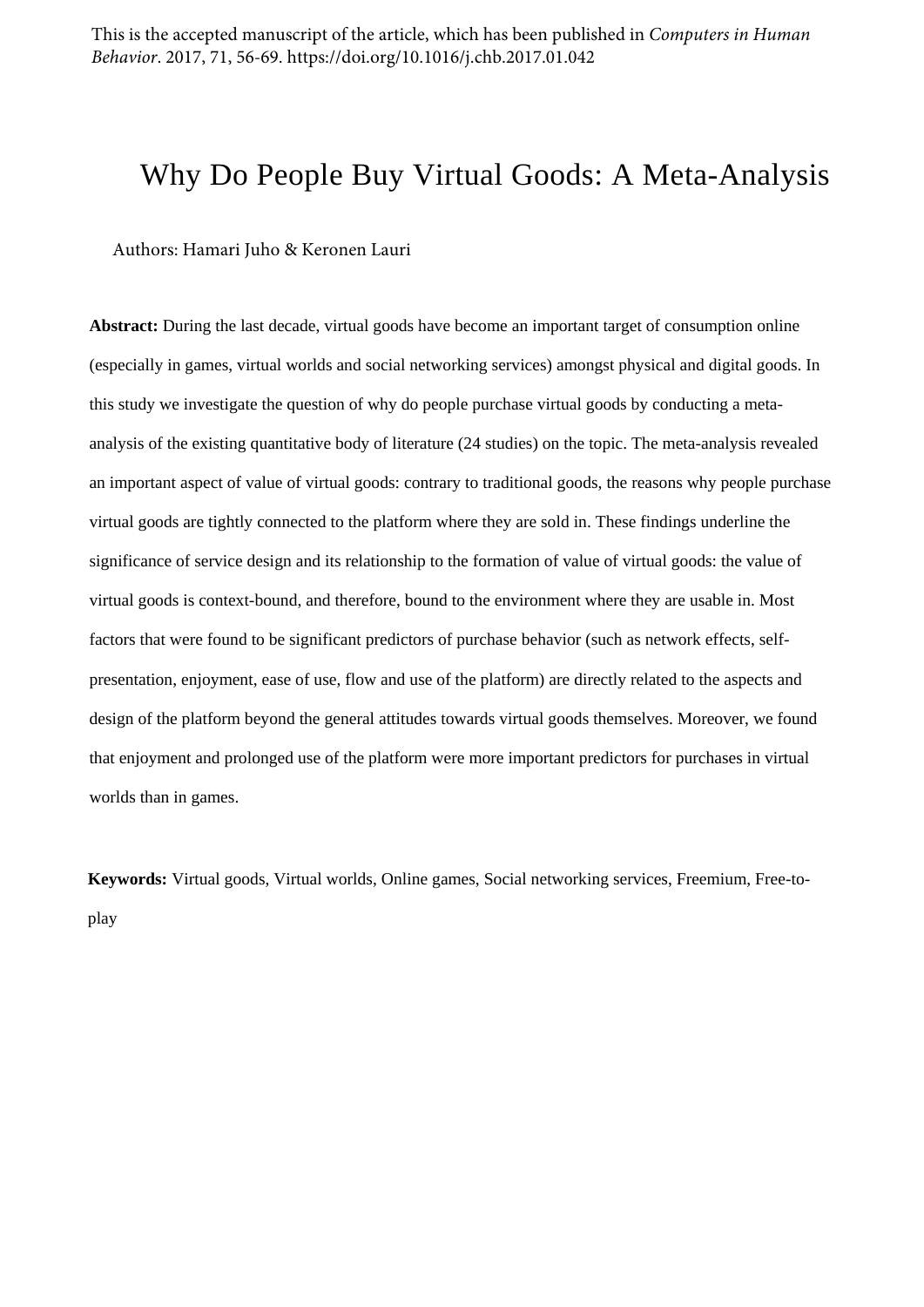## **1. INTRODUCTION**

Virtual goods have become one of the major categories of consumption in online environments among the purchases of normal physical goods (sold on e.g. Amazon) and digital goods such as music (e.g. iTunes). Virtual goods refer to virtual objects such as items, avatar clothing, weapons, virtual furniture, currencies, characters and tokens that commonly exist solely within variety of virtual environments (Fairfield 2005; Lehdonvirta 2009; Hamari & Lehdonvirta 2010) where they are usable in. Whereas digital goods such as music and photos can be duplicated, virtual goods are rivalrous implying that they can't be copied but are rather regulated by the rules of the given virtual economy. (Fairfield 2005; Lehdonvirta 2009; Hamari & Lehdonvirta 2010; Harviainen & Hamari 2015). Virtual goods are often categorized into appearance, social and functional based goods (e.g. Lehdonvirta 2009). For example, appearance based goods only affect the look of virtual character or avatar whereas functional goods can be service feature unlocks or game items such as more powerful weapons, armor or other boosts that increase various character attributes. Virtual goods are bound by the rules of the environment where they are used. Virtual goods exist within virtual economies, such as in games and virtual worlds (Lehdonvirta & Castronova 2014). The global virtual goods market value was \$ 14.8 billion in 2012 and was forecasted to continue ascending in near future (TechNavio 2013).

Selling virtual goods has recently become de facto business model for games publishers and many social networking services. Many online games and virtual worlds allow free access to main features and instead rely on generating revenues by selling virtual goods on top of the core service. The topic started to attract academic attention circa 2005 and the first quantitative studies on the motivations to purchase appeared circa 2008. Thus far, studies on topic have been interested in predicting purchase behavior with, for example, experiences related to use of the core service (Animesh et al. 2011; Mäntymäki & Salo 2013), attractiveness of virtual goods themselves (Kim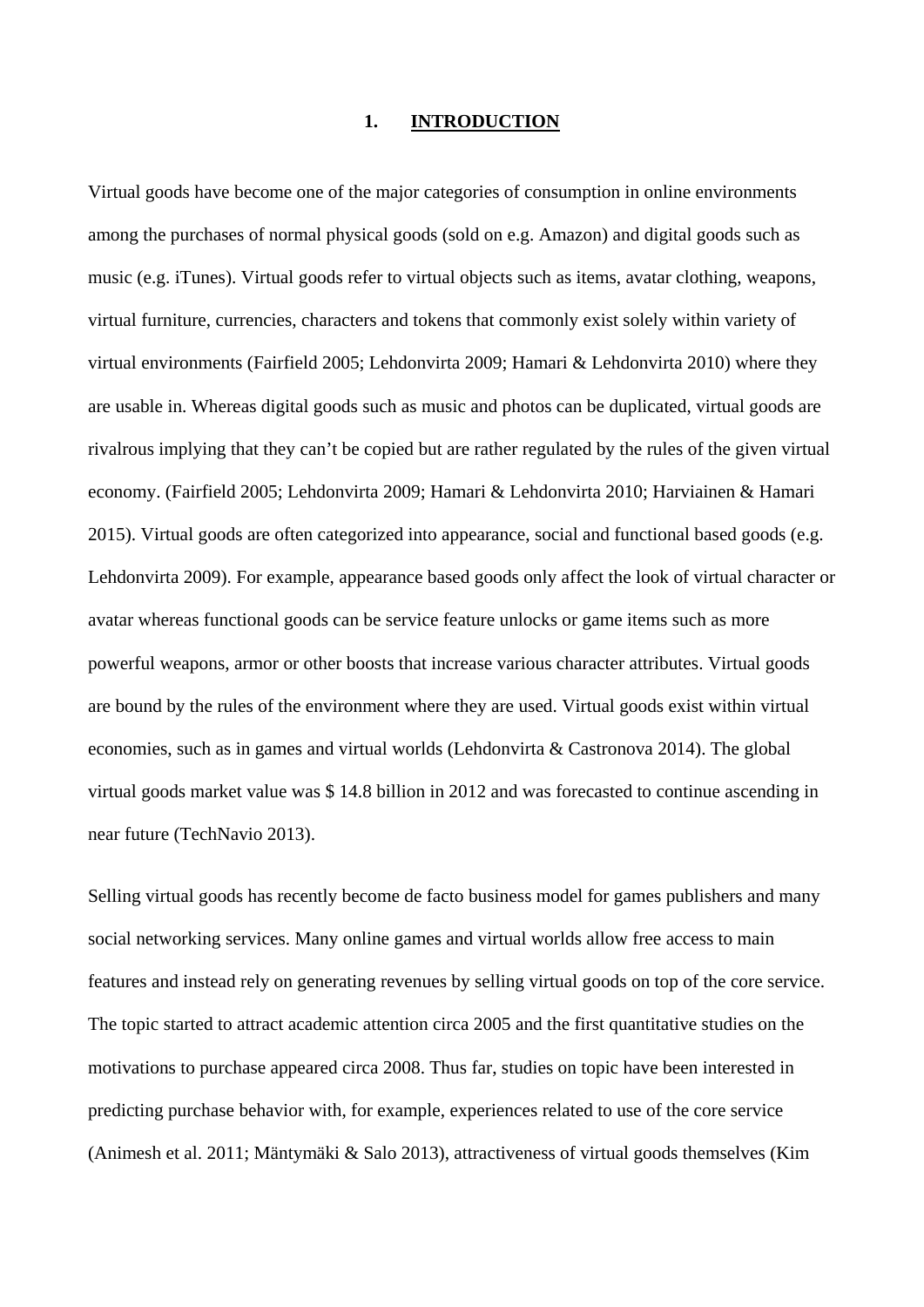2012; Kim et al. 2011; Wang & Chang 2014), and desire for self-representation in virtual world (Kim et al. 2011; Kim et al. 2012). Moreover, the topic has been examined from viewpoints of several theoretical perspectives such as technology acceptance (Cha 2011; Domina et al. 2012; Hamari & Keronen 2016), theories of planned behavior and reasoned action (Gao 2014; Kaburuan et al. 2009), expectancy-disconfirmation model (Wang & Chang 2013; 2014), as well as transaction cost theory (Guo & Barnes 2011; 2012). Although this body of literature covers a variety of factors affecting purchase behavior and intention, individual studies are often naturally limited to a singular service, virtual world or a game which restricts generalization of their findings on top of limited sample sizes and inevitable measurement errors. Therefore, the understanding is in need for a comprehensive meta-analysis and synthesis of previous research findings.

In practical and managerial terms, selling virtual goods has become a prominent business model for otherwise free online games (Alha et al. 2014; Hamari 2011; Hamari & Järvinen 2011; Hamari & Lehdonvirta 2010; Lehdonvirta 2009; Lehdonvirta & Castronova 2014; Nieborg 2015) and virtual worlds. Thus, understating why people purchase virtual goods is also a pertinent practical issue for the service operators. Since most of these services have no entry pricing and virtual good purchases are voluntary, it is essential to understand which factors can increase virtual good purchases. In free-to-play games, only a minute percentage of registered users purchase virtual goods, (2% according to Forbes 2013).

Although selling virtual goods has become powerful business strategy in virtual world and online games, this commodification of games has certainly faced heavy resistance from the users and developers (Alha et al. 2014; Hamari 2015; Kimppa et al. 2016; Lin & Sun 2011). Many free-toplay game publishers encourage users to purchase functional goods for faster progression and competitive advantage in the game. However, paying for competitive advantage has been regarded as highly incompatible with the nature of games and many players perceive purchasing advantageous goods as cheating. In fact, previous studies have discussed how such purchases can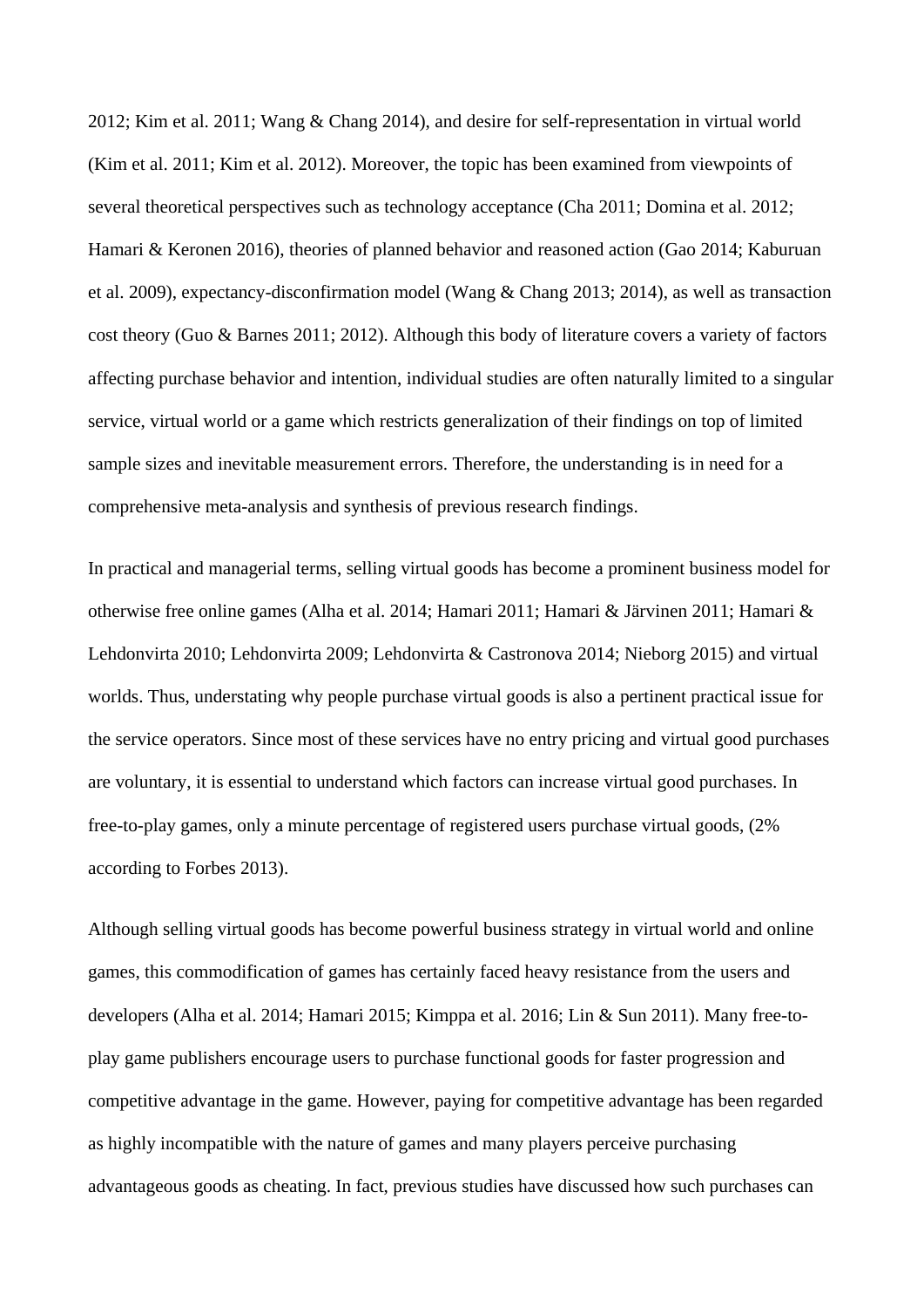decrease engagement, immersion and flow in gameplay experience (Alha et al. 2014; Bartle 2004; Hamari & Lehdonvirta 2010; Lin & Sun 2011; Paavilainen et al. 2013). In case competitive balance within a game is desired, understanding why people buy goods for other reasons is essentially important.

This study synthesizes previous research literature meta-analytically and provides estimates for most studied direct correlations with purchasing intention of virtual goods in games and virtual worlds. Since this study aims for as comprehensive as possible literature review of quantitative research and meta-analysis, we are not restricted by theoretical assumptions stemming from any particular theoretical frameworks. We examine the correlations between variables regardless of whether the analyzed studies had modelled a relationship between them in their structural models. Therefore, our study not only presents reliable results on the topic why people purchase virtual goods but is also able to take into account relationships between variables not disclosed as results in prior literature. As the primary objective of this study is to rigorously synthesize and therefore validate and repeat the studies done on the question of why people wish to purchase virtual goods in differing environments, the emphasis of study is to increase the validity and reliability of the empirical results on this area. Therefore, by collating quantitative studies and laying down a reliable foundation for the area of virtual goods consumption motivations, this study act as a reference point for further studies that attempt to take this vein of research further.

## **2. PROCEDURE & METHODS**

This section reports the individual phases in the analysis (see [Figure 1\)](#page-4-0). We began the analysis by conducting literature searches, first for defining comprehensive but accurate set of keywords with exploratory searches and then performing formal search of studies. We were required to form criteria for mechanical and unambiguous rejection of unsuitable search hits for analysis. Next, we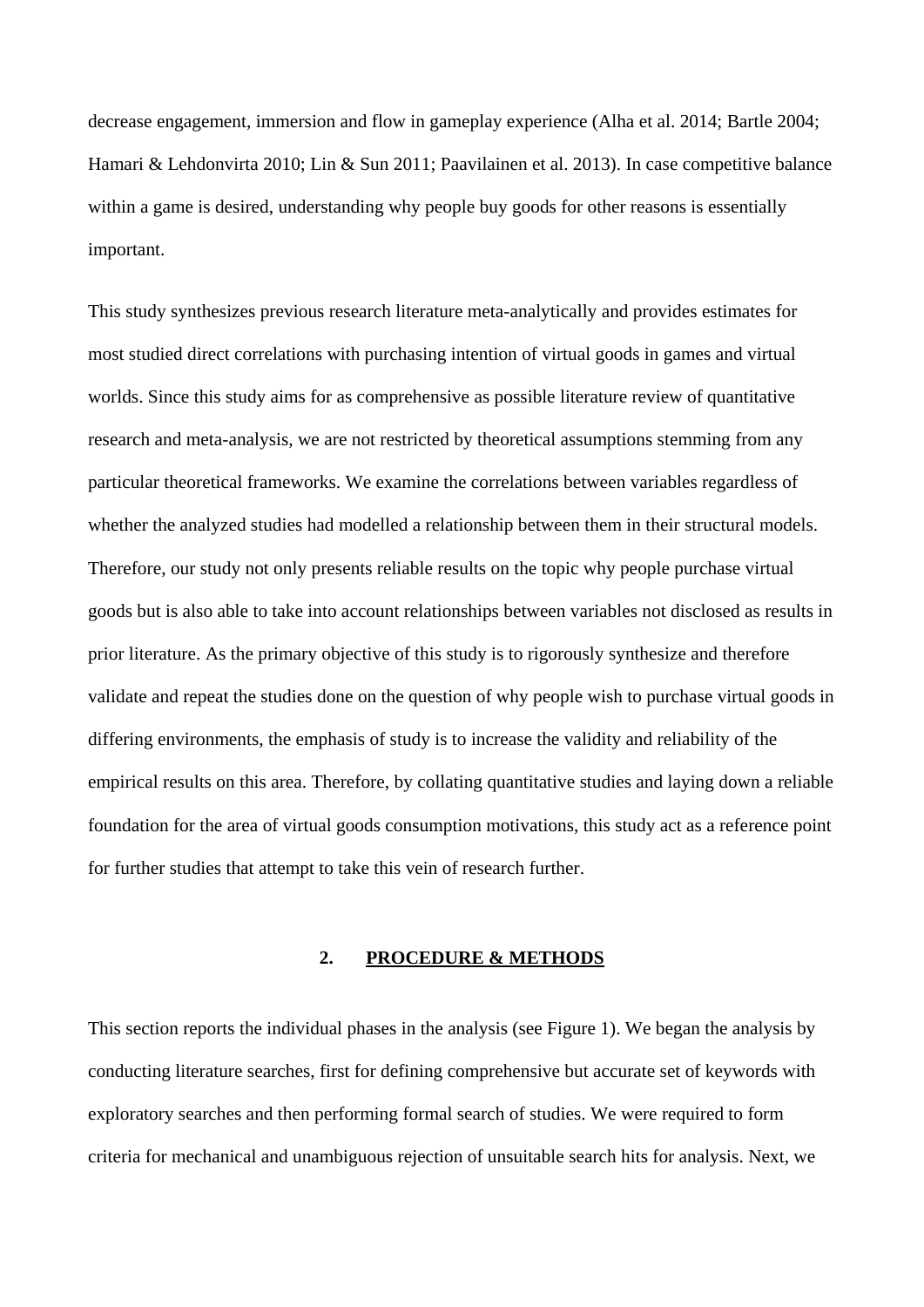coded the relevant statistics, findings and measures from the remaining set of studies. Then, we conducted descriptive analysis by inspecting sample sizes, virtual environments and theoretical foundations in the included studies. Finally, we validated our approach for random effects model in meta-analysis by testing heterogeneity in the studies and eventually conducted actual meta-analysis.



<span id="page-4-0"></span>Figure 1: Analysis procedure flow diagram. *Horizontal arrows represent remaining articles after each inclusion step whereas vertical arrows represent omitted articles.*

## **2.1. Search**

Following guidelines of Webster and Watson (2002) and Ellis (2010), the analysis procedure commenced with a literature search. The search procedure was undertaken in the Scopus database (February 2015) which is the largest abstract and citation database of scholarly literature (Elsevier B.V 2014). Scopus is also the most relevant repository for studies within the disciplines where literature on why people adopt and use different technologies is being published. Among many others, Scopus also includes the AIS, ACM, IEEE and Science Direct libraries.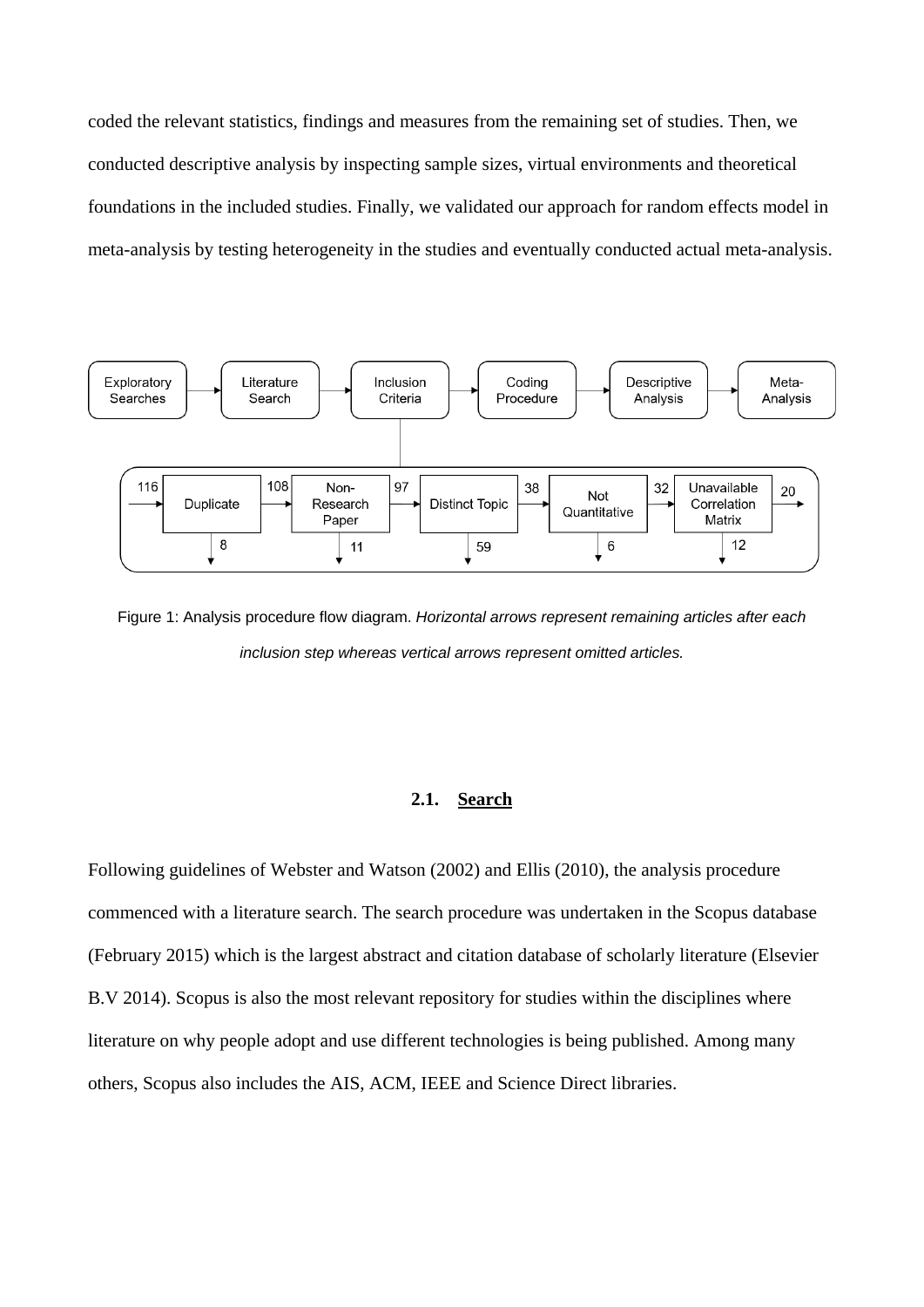We began the search process by conducting a set of exploratory searches of articles for discovering and identifying the common terminology in order to determine comprehensive but accurately describing set of keywords for formal search. This was first searching with rather wide terms while ordering the results by relevance and picking up some central keywords from clearly relevant studies and then making further searches with these revealed keywords. We also inspected studies that were referring already gathered relevant studies. Repeating this process iteratively while keeping accurate terms and discarding too wide keywords eventually resulted in acceptable search string. This basically consists of two parts: 1) action of making purchases and 2) context of virtual items and typical type of games or virtual worlds that allow such purchases. This search string was targeted for meta-data (titles, abstracts and keywords) of the articles rather than entire text and gave us 116 search hits. The complete search string is available in appendix [A.](#page-38-0)

## **2.2. Inclusion Criteria**

We determined 5 consecutive criteria for systematic and straightforward inclusion of studies for the analysis. The whole inclusion process resulted in 20 valid studies for further analysis by discarding 94 irrelevant or unsuitable articles from a total of 116 search hits.

First, the studies were inspected as to whether they were duplicates. Eight research articles were omitted for sharing same results or data with more recent and extended versions of these papers that were already included.

Second, 11 search hits were omitted since they were not full papers that had been published either in peer-reviewed journals, conferences or books.

Third and the largest omission category with 59 rejections was research articles that were on a different topic than the purchasing behavior of virtual items. In this category, most frequent topic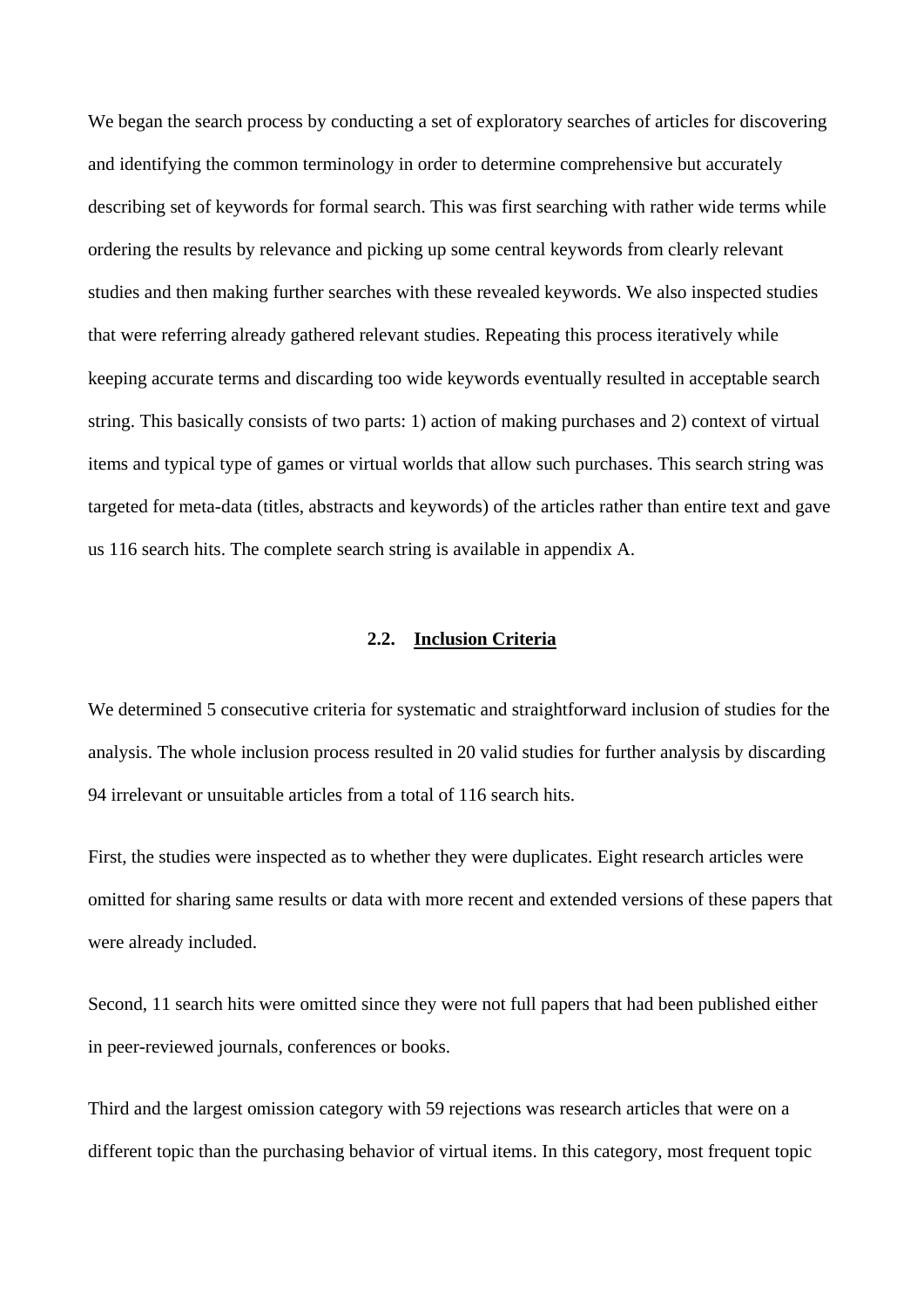was concerning interactive virtual product experience (e.g. inspecting virtual model of real item or wearing it on an avatar) and its effects on purchasing behavior of non-virtual items. This category also contained studies focusing on behavioral outcomes of augmented reality in purchasing decisions, effect of brand advertising in virtual worlds on real product purchase intentions and development reports of different virtual product systems in addition to less frequent various topics.

As a fourth step, the remaining entries were inspected for whether they included a quantitative empirical study. On this basis, 6 entries were omitted since the meta-analysis required actual measures from empirical studies with a similar research problem.

Finally, and most pertinently to the meta-analysis calculations, the studies had to report correlations between their variables. A total of 12 studies were omitted for not reporting a correlation matrix.

## **2.3. Coding**

Before the actual analysis, the data is required to be in comparable format. When analyzed studies reported correlation matrixes, it did not require any extensive modifications in this study. However, five studies instead reported squared correlations which required square rooting in our data. While this was straightforward process, squared correlations should be interpreted with caution since possibly negative correlations gain positive sign when squared. In such cases, there is no other way to ensure that correlations are truly positive than trust that the authors are not hiding this information. Nevertheless, the sign of correlation between two variables can be reasoned with feasible accuracy and we trusted that the authors should report surprising negative correlations.

We identified three different types of variables related to measuring purchasing behavior of virtual items: intention to purchase, actual purchasing behavior and loyalty. Clear majority of the studies were interested in predicting general purchasing intention which was simply coded as "purchase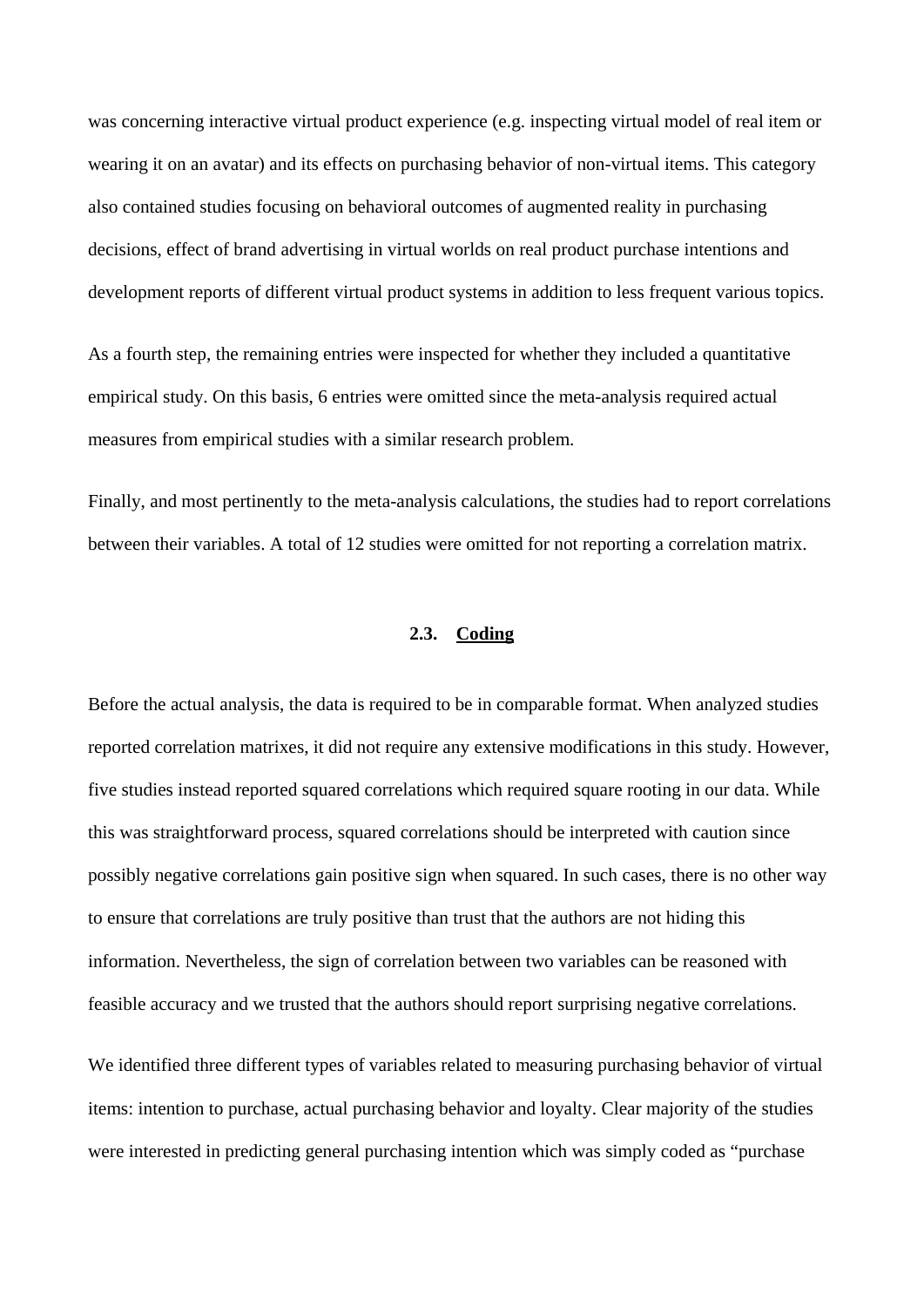intention". Unfortunately, the research concerning loyalty and actual purchase behavior was so rare and scattered that we could not analyze these variables comprehensively in our meta-analysis. Therefore, this review was forced to focus on purchasing intention.

In addition, we inspected all independent variables of all studies on whether they actually measured what the variable name indicated. As an example many studies measured "enjoyment", however, some studies measured the enjoyment of using the core service while others were interested in the enjoyment of using virtual goods and even some investigated the enjoyment of shopping activity itself. We combined or separated these cases accordingly.

The literature search revealed three studies that contained several subgroup analyses. Fortunately, these studies collected their subgroup questionnaire data separately from independent subject groups instead of splitting data afterwards. Therefore, all subgroup correlations could be treated as independent findings in this meta-analysis.

#### **2.4. Meta-analytic approach**

Reviewing published research can be divided into two overall approaches: 1) traditional qualitative method (also known as the narrative method) in which the conclusions of reviewed studies are practically summarized using words, and 2) meta-analysis which is a mathematical and quantitative approach, and where the effect sizes of the reviewed studies are combined using calculations (Ellis 2010). The narrative approach has been found to be insufficient when synthesizing findings from contradictory results, especially for a large number of studies (Hunter  $&$  Schmidt 2004), whereas the meta-analytic approach provides more comprehensive results with estimates for effect size, different metrics for reliability, and information about different kinds of bias. Moreover, unlike the narrative approach, meta-analysis does not suffer from increased complexity in interpreting large amounts of studies. Instead, meta-analysis addresses the discrete limitations of individual studies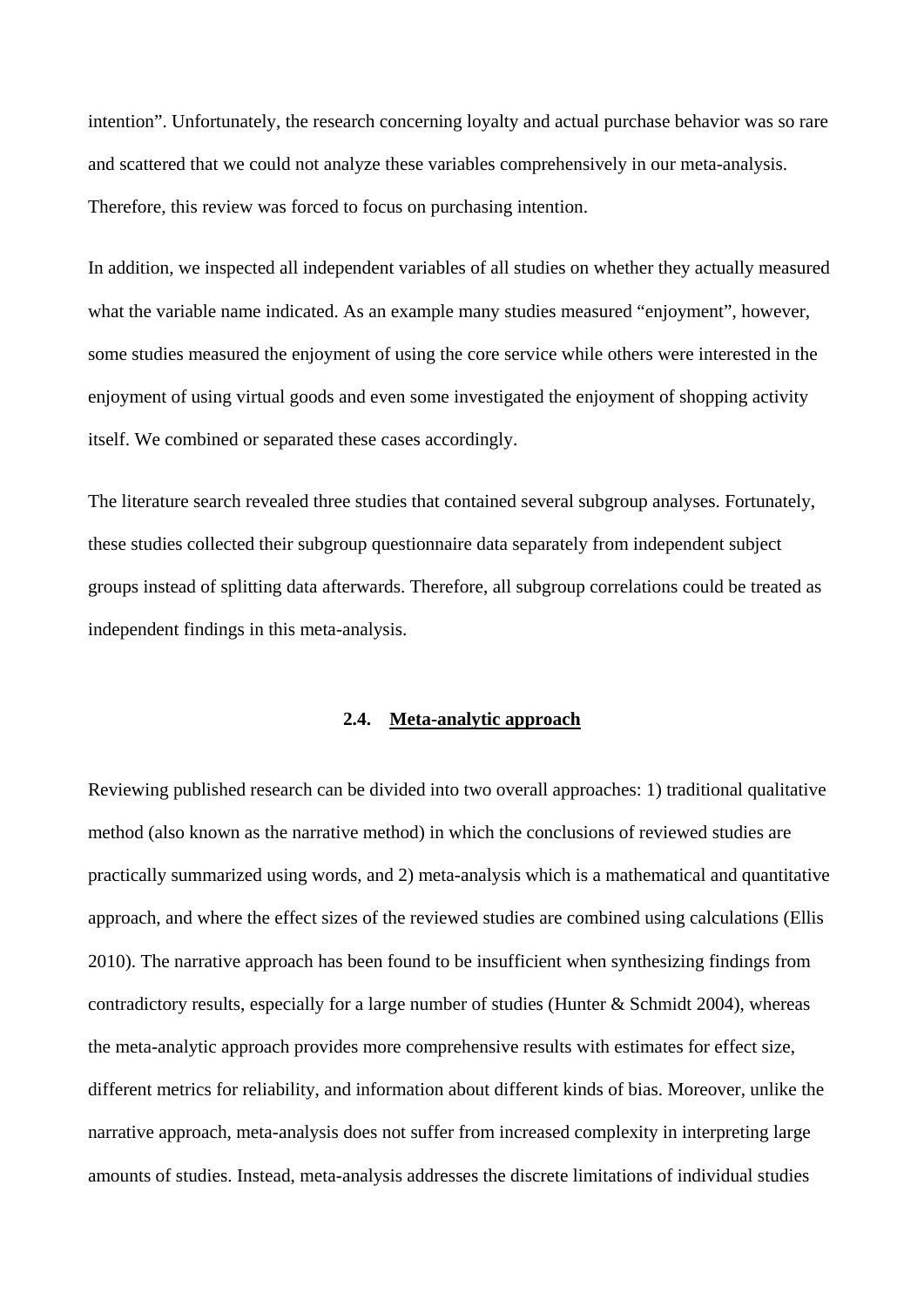and settles conflicting findings (Paré et al. 2015). As the limitations of traditional narrative review are acknowledged, it is reasonable to employ a meta-analysis in this particular study.

## **2.4.1. Meta-analytic calculation model**

More specifically, meta-analysis is a mathematical and statistical method for combining the results of previous studies that address a similar research problem (or the data/results which can be used to address a similar research problem) (Glass 1981). There are two main approaches for mathematical meta-analysis (Hunter & Schmidt 2004; Ellis 2010): one developed by Hunter and Schmidt (Hunter & Schmidt 2000; Schmidt & Hunter 1977) and the other by Hedges et al. (Hedges 1981; Hedges 1992; Hedges & Olkin 1985; Hedges & Vevea 1998). In the approach of Hedges et al., raw correlations are z-transformed before combining the effects, and weights of  $n - 3$  are used instead of the original sample size (n) for each study. In contrast, the method by Hunter and Schmidt uses untransformed correlations, and the original sample size of each study. However, an analysis using this approach should modify the weights to be taken into account and correct the study-specific faults such as measurement reliability. The calculation of Hedges et al.'s random effect model uses the between-studies variance (Ellis 2010). These two approaches will likely produce slightly different mean effect sizes and intervals, but it is difficult to say which one is better overall as the differences are minor (Ellis 2010). For example, Field (2005) ended up with results contradictory to a similar study of Hall & Brannick (2002), even though both employed the two methods in similar conditions using Monte Carlo simulations. However, Johnson et al. (1995) compared extensively different meta-analytic approaches and concluded that the Hunter & Schmidt method produces differing results and should be used with caution. Although Schmidt & Hunter (1999) later argued that this difference was caused by use of an inappropriate formula for error correction, we were more confident with the method of Hedges et al. and it was chosen as an approach for the purposes of this analysis.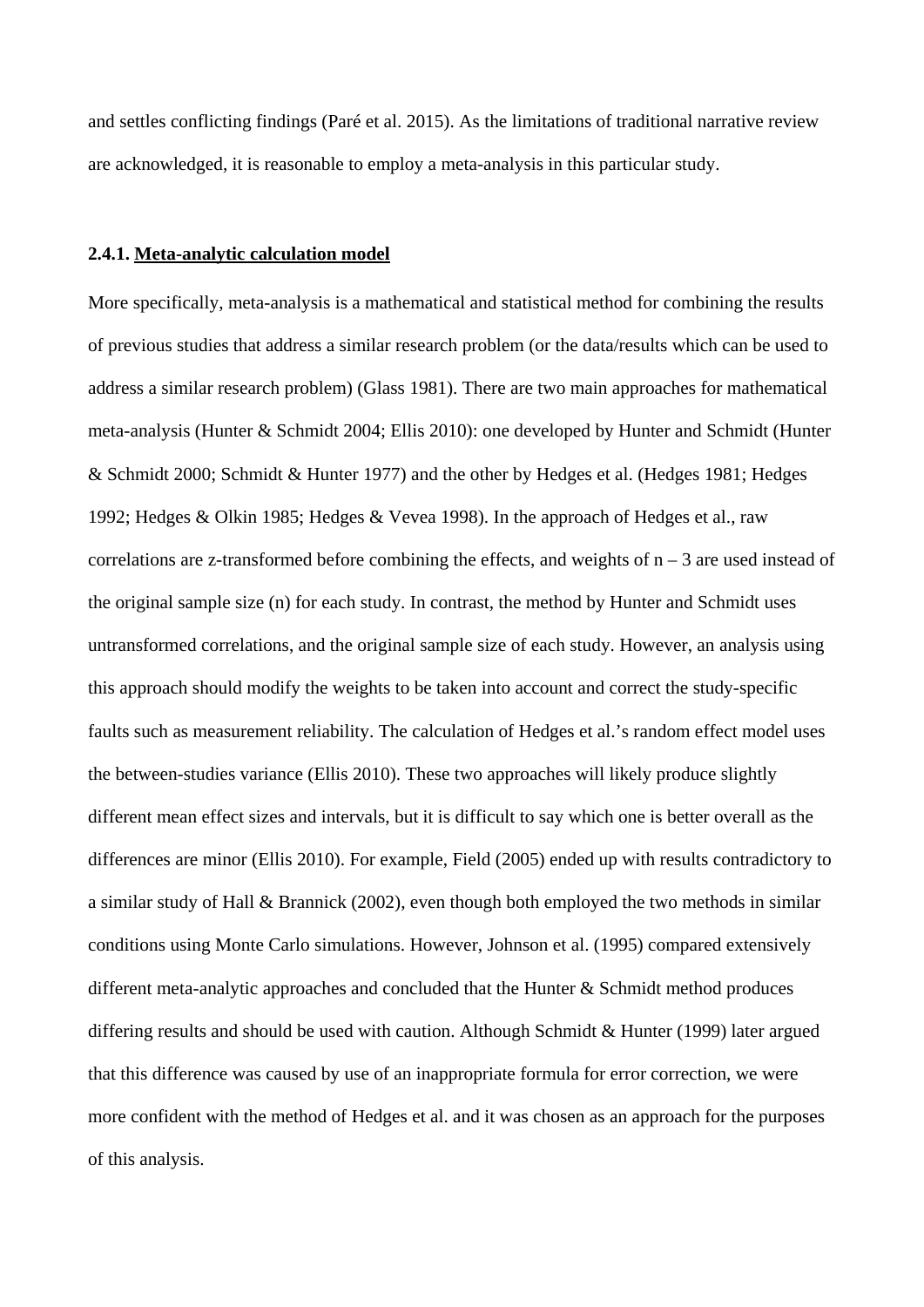Both meta-analytic calculation approaches include at least two different models, namely to account for fixed and random effects. In principle, a fixed effects model should be used when the studies share identical data collection conditions and a single value for the true effect is assumed. Thus, using a fixed effect generally produces less variance as well as tighter confidence intervals. On the other hand, a random effects model should be used when the study conditions are expected to vary, and the distribution for the true effect is assumed. Indeed, in most real life scenarios and metaanalyses, it would be absurd to assume that identical study conditions exist between studies. Moreover, as our data clearly suggests dissimilar conditions with varying variable details as well as different cultures and demographics amongst the respondents, it is reasonable to employ a random effects meta-analysis. Therefore we used the approach of Hedges et al., and a random effects model in our meta-analysis. The calculation formulas used in our meta-analysis are available in appendix [B.](#page-38-1)

#### **2.4.2. Test of heterogeneity**

Despite the assumption that a random effect basis is preferred to a fixed effects model when combining the effect sizes of independent studies, we verified our model approach using tests for heterogeneity. The heterogeneity of our data was tested with Q-statistics and  $I^2$ -values for every relationship that was analyzed in meta-analysis (these heterogeneity tests are available in appendix [C\)](#page-39-0). The Q-statistic (Cochran 1954) is the classical measure for heterogeneity while the  $I^2$ -value represents the percent of the variance explained by the heterogeneity of the data, and the minimum of 0 % indicates that all variability is instead due to sampling error within trials (Higgins  $\&$ Thompson 2002). All Q-estimates were statistically significant at  $p < 0.01$  and each  $I^2$ -value was above 80 % (mostly above 90 %). Thus, the random effect model is seen as a proper approach for conducting this particular meta-analysis.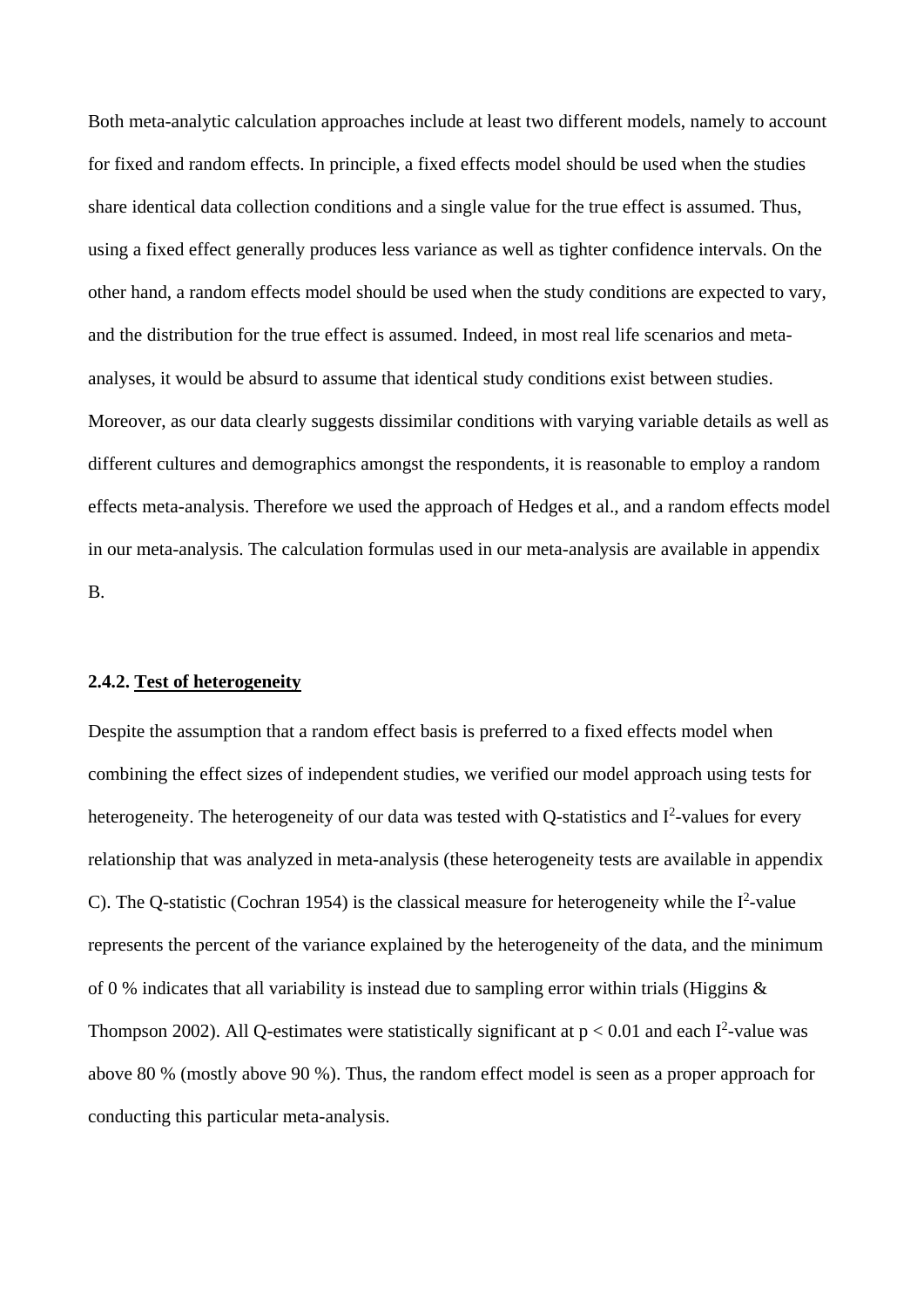## **2.4.3. Effect interpretation and publication bias**

Correlation effect sizes were interpreted using Cohen's (1988) small, medium and large thresholds, and therefore the three classes for interpreting effect sizes were:

- Small (S) for values between 0.10 0.30
- Medium (M) for values between 0.30 0.50
- Large (L) for values between  $0.50 1.00$

To address the problem of publication bias, failsafe N was calculated for each of the analyzed relationships. The fundamental concept is to determine the number of additional studies with zero result needed to nullify an effect. There are two main approaches for such calculations (Long 2001): one method based on the sum of the Z scores (Rosenthal 1979) while the other uses effect sizes (Orwin 1983). The latter was used in this analysis since it provides more accurate results without the need for an interpretation of statistical significance testing (Long 2001). Additionally, the method collaborates well with the classes for effect sizes featured in this study. We used the smallthreshold as criterion value for fail-safe studies, and zero for the mean effect size of the fail-safe studies (Eq. 1).

$$
Failsafe N = \frac{k(r - 0.1)}{0.1}
$$
 (1)

Where k is the number of studies in the analysis, r is the mean effect size, and value 0.1 (the small effect size threshold) is the criterion value for failsafe studies. A higher failsafe N value implies a more reliable result in the aspect of publication bias. For interpretation of the value, the failsafe N / k –ratio should exceed the threshold of 2.0, otherwise publication bias might pose a potential problem (Sabherwal et al. 2006).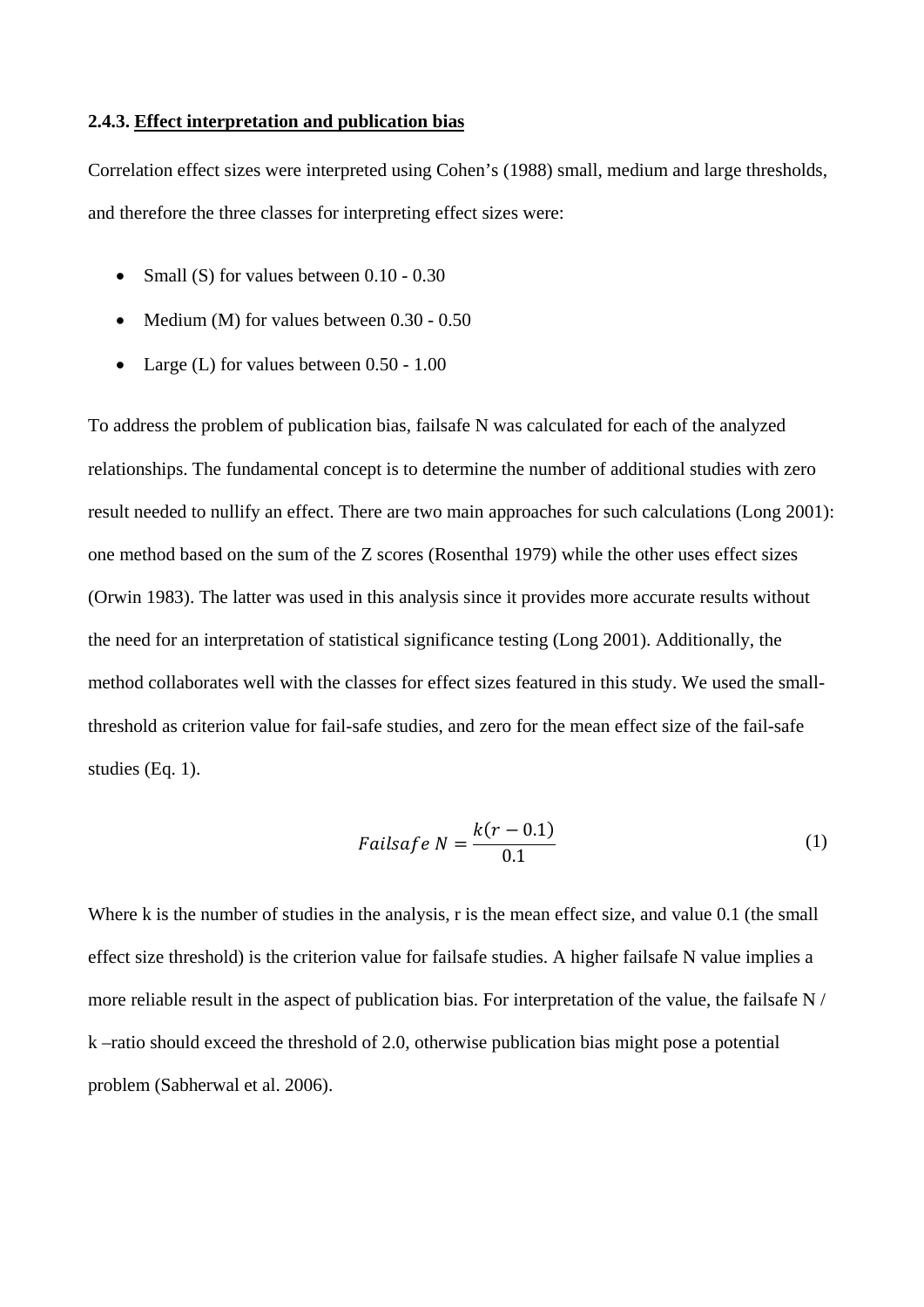## **2.4.4. Moderator analysis**

The purpose of our moderator analysis is to examine the difference in meta-analysis results between two different types of games. The difference between the two correlation estimates is examined by way of Q-test, which tests the homogeneity and significance of variance between groups (Borenstein et al. 2009). Similar to actual meta-analysis, the test also requires some decisions regarding the calculation model to be used. First, one must choose between a fixed or random effect model, depending on how the within group estimates are to be calculated. Similar to the main metaanalysis, we had no reason to believe that even studies within the same game categories would have such identical research conditions, that a fixed effect could be assumed. Therefore, the subgroup estimates are calculated using a random effects model. As a second issue, one must decide whether to assume true between-studies variance for both subgroups or to estimate separate variances. However, a relatively low number of studies within subgroups does not allow for the separate variances for each group to be estimated with any reasonable accuracy. On the other hand, we had no reason to assume different variances for these groups, so the same within studies estimate for variance is used for both subgroups.

#### **3. RESULTS**

## **3.1. Details of the reviewed studies**

The inclusion process resulted in 20 research papers for further analysis and they are represented in [Table 1.](#page-12-0) When counting also different sub-studies, the total number of studies is 24. The studies have been published between years 2008 and 2015. Majority of the studies are journal articles and the data contains only single conference paper. Sample sizes range from 38 to 2481 with a mean of 529 and standard deviation of 612.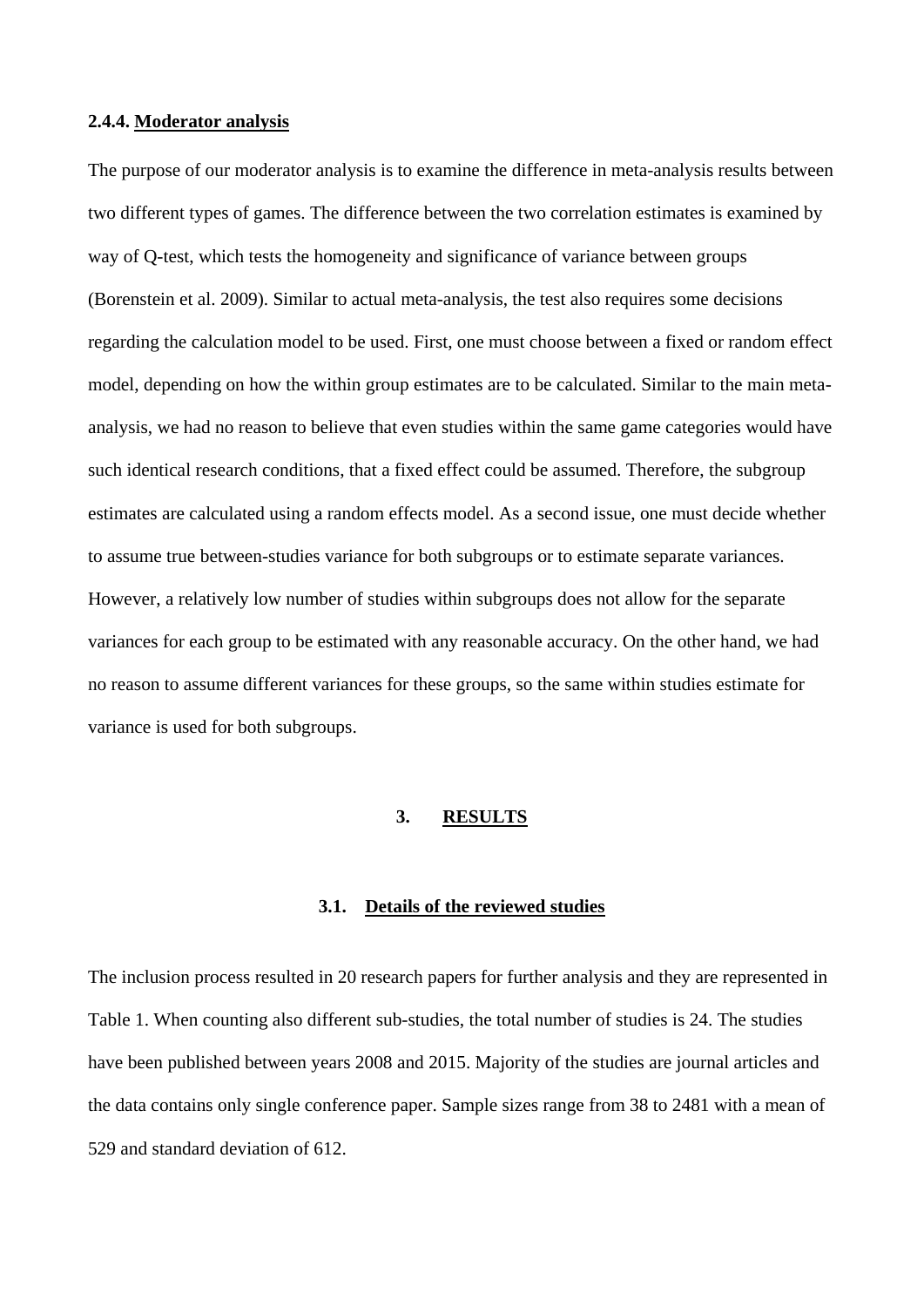<span id="page-12-0"></span>

| Study                   | n    | Service           | Service Type            | Venue                                          |
|-------------------------|------|-------------------|-------------------------|------------------------------------------------|
| Animesh et al. (2011)   | 354  | Second Life       | Virtual world           | <b>MIS Quarterly</b>                           |
| Cheon (2013)            | 343  | Second Life       | Virtual world           | Information Technology Management              |
| Chou & Kimsuwan (2013)  | 335  | n/a               | <b>F2P Online Games</b> | J. of Internet Banking & Commerce              |
| Guo & Barnes (2012)     | 253  | World of Warcraft | <b>MMORPG</b>           | J. of Computer Information Systems             |
| Guo & Barnes (2011)     | 250  | Second Life       | Virtual world           | Information & Management                       |
| Hamari (2015)           | 2156 | Habbo Hotel       | Virtual world           | Int. J. of Information Management              |
|                         | 398  | Multiple          | <b>FPS Online Game</b>  |                                                |
|                         | 237  | Multiple          | Social Network Game     |                                                |
| Han & Windsor (2013)    | 225  | <b>MCP</b>        | Mobile Game             | Int. J. of Mobile Communications               |
| Huang (2012)            | 176  | Multiple          | Social Network Game     | Internet Research                              |
| Kaburuan et al. (2009)  | 38   | Multiple          | ANY                     | 9th ICE-B                                      |
| Kim (2012)              | 256  | Cyworld           | Virtual world           | Cyberpsychology, Behavior, & Social Networking |
| Kim et al. (2012)       | 217  | Cyworld           | Virtual world           | Information Systems Research                   |
|                         | 197  | Habbo Hotel       | Virtual world           |                                                |
| Kim et al. (2011)       | 225  | Cyworld           | Virtual world           | Information & Management                       |
| Liu & Shiue (2014)      | 194  | Multiple          | Social Network Game     | Social Behavior & Personality                  |
| Luo et al. (2011)       | 576  | World of Warcraft | <b>MMORPG</b>           | The Service Industries Journal                 |
|                         | 400  | Maple Story       | <b>MMORPG</b>           |                                                |
| Mäntymäki & Salo (2013) | 1045 | Habbo Hotel       | Virtual world           | Int. J. of Information Management              |
| Mäntymäki & Salo (2011) | 2481 | Habbo Hotel       | Virtual world           | Computers in Human Behavior                    |
| Mäntymäki et al. (2014) | 1225 | Habbo Hotel       | Virtual world           | Digital Services & Information Intelligence    |
| Park & Lee (2011)       | 327  | n/a               | F2P Online Game         | Computers in Human Behavior                    |
| Shin (2008)             | 311  | Multiple          | Virtual world           | Interacting with Computers                     |
| Wang & Chang (2014)     | 477  | n/a               | Online Game             | <b>Information Systems Frontiers</b>           |

## Table 1: Analyzed studies.

The frequencies of different environment types are shown in [Table 2.](#page-13-0) Twelve studies have been conducted in the context of virtual worlds and 7 studies in the context of games (SNGs: 3, MMOs: 3, and Mobile games: 1). A single did not specify the context.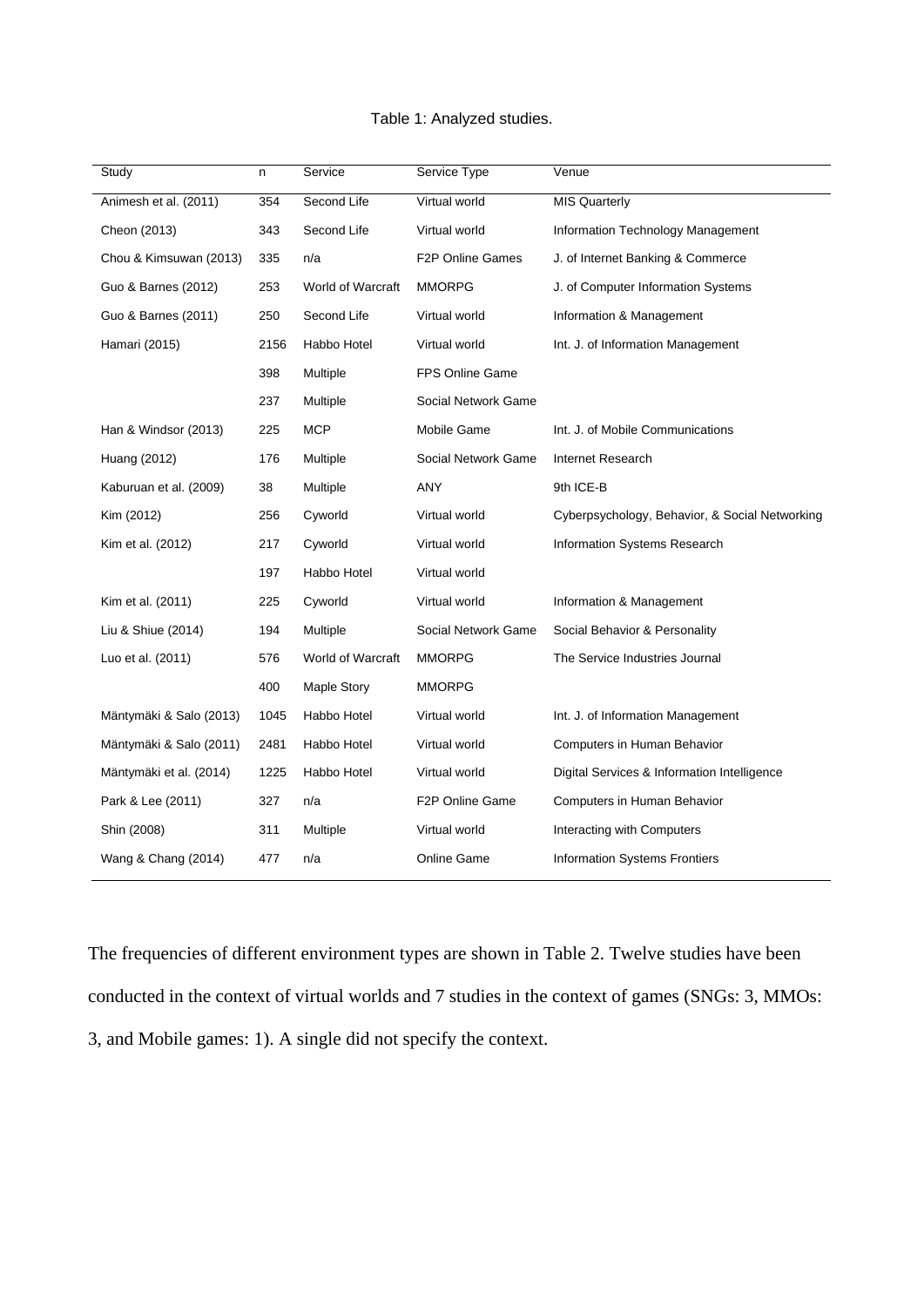<span id="page-13-0"></span>

| Service Type          |                                                         | k   |
|-----------------------|---------------------------------------------------------|-----|
| <b>Virtual worlds</b> |                                                         | 12  |
| Games                 |                                                         |     |
|                       | Social Network Games                                    | 3   |
|                       | Massively Multiplayer Online Role-Playing Game (MMORPG) | - 3 |
|                       | Mobile games                                            | 1   |
| Any                   |                                                         | 1   |

Table 2: Frequencies of virtual environment types.

Most of the studies did report their experiment concerning more than a single service or did not report actual titles of services (7). Among the reported titles, most of the studies did use Habbo Hotel (5), Second Life (3) or Cyworld (3) virtual worlds. Most frequent game title was World of Warcraft but with frequency of only 2. Rest of the reported titles were used in single studies (Table 3).

| Service                                       | Service Type  | k |
|-----------------------------------------------|---------------|---|
| Various services                              | any           | 9 |
| Habbo Hotel                                   | Virtual world | 5 |
| Second Life                                   | Virtual world | 3 |
| Cyworld                                       | Virtual world | 3 |
| World of Warcraft                             | <b>MMORPG</b> | 2 |
| Maple Story                                   | <b>MMORPG</b> | 1 |
| The Mystery of the Crystal Portal Mobile Game |               | 1 |

Table 3: Frequencies of virtual environment titles.

We also investigated the distribution of theoretical frameworks utilized in the body of literature. As seen in [Table 4,](#page-14-0) our review reveals that majority of the studies did not specify any clear theoretical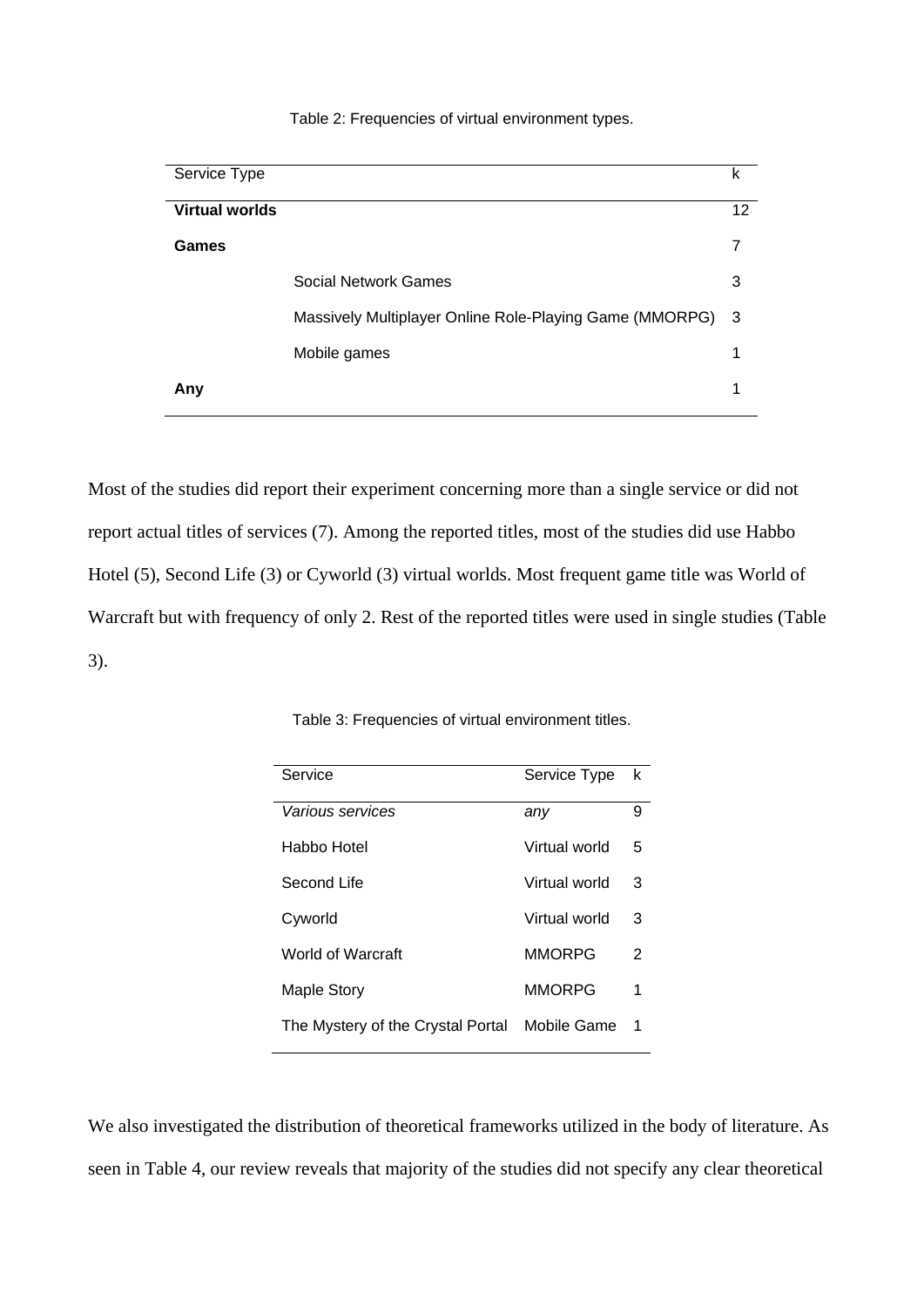foundation or used variety of variables from different frameworks or studies. Moreover, use of specific theories and models is rather scattered and only low frequencies are detected. Nevertheless, some studies utilized technology acceptance model (Davis et al. 1989), theory of planned behavior (Ajzen 1991) and unified theory of acceptance and use of technology (Venkatesh et al. 2003).

<span id="page-14-0"></span>

| <b>Theoretical Background</b>                                                | k              |
|------------------------------------------------------------------------------|----------------|
| Various                                                                      | $\overline{7}$ |
| Technology Acceptance Model                                                  | 2              |
| Stimulus-Organism-Response Model                                             | 2              |
| Transaction Cost Theory + Unified Theory of Acceptance and Use of Technology | 2              |
| Theory of Planned Behavior                                                   | 1              |
| <b>Expectancy Disconfirmation Model</b>                                      | 1              |
| Unified Theory of Acceptance and Use of Technology                           | 1              |
| Theory of Consumption Values                                                 | 1              |
| <b>Virtual Experiential Marketing</b>                                        | 1              |
| <b>Customer Value Theory</b>                                                 | 1              |
| Self-Presentation Theory                                                     | 1              |

Table 4: Frequencies of theoretical backgrounds.

## **3.2. Variables**

In total, the collected data contains large number of different variables and 398 unique correlation pairs. As we were interested in factors that explain virtual goods purchases, we meta-analyzed the correlations between the purchase-related variable and any variables that were featured in at least 3 individual studies. [Table 5](#page-16-0) introduces the most frequent variables in the reviewed research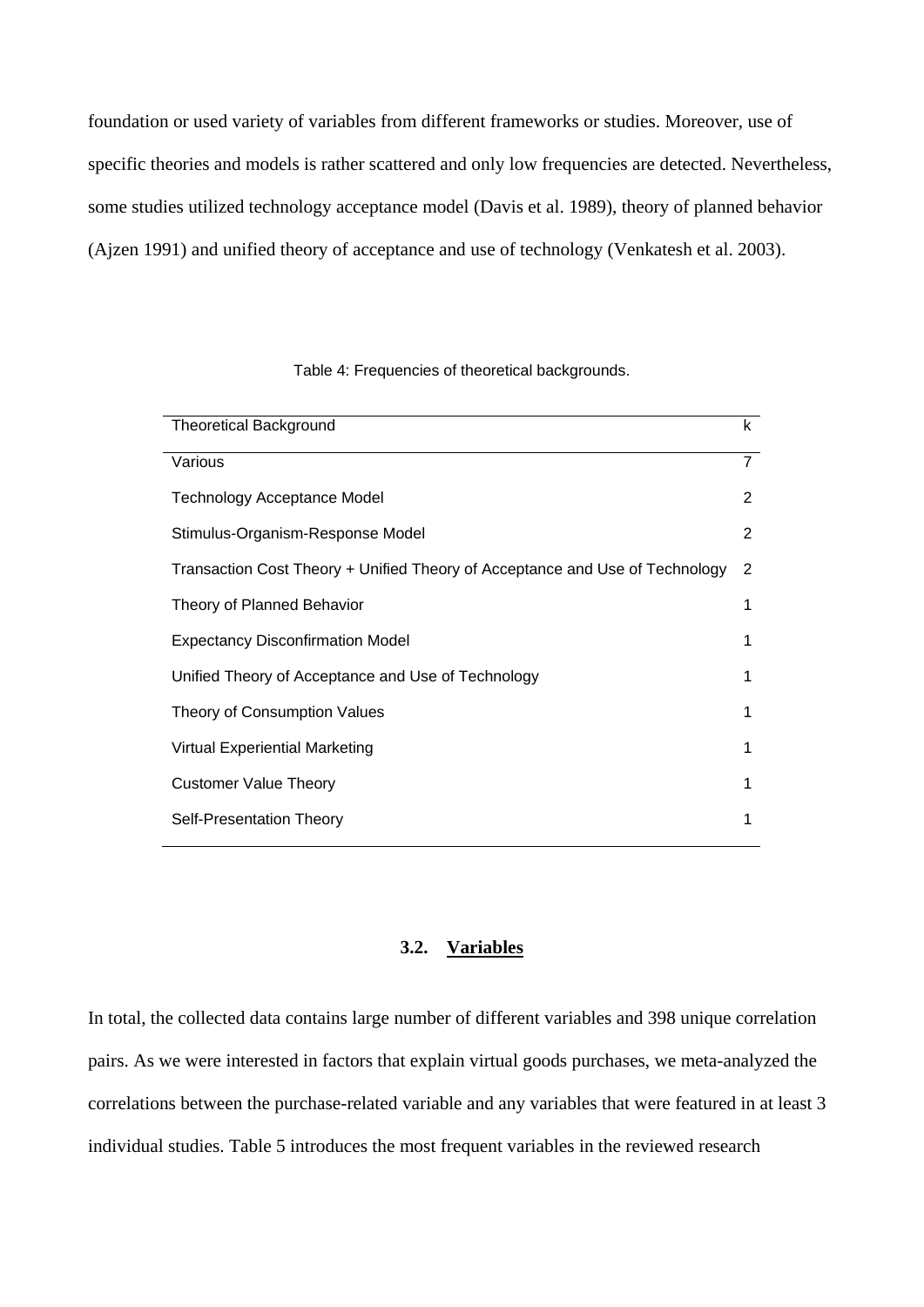literature, number of studies examining them (k) as well as a brief description for each variable. These variables are also featured in meta-analysis.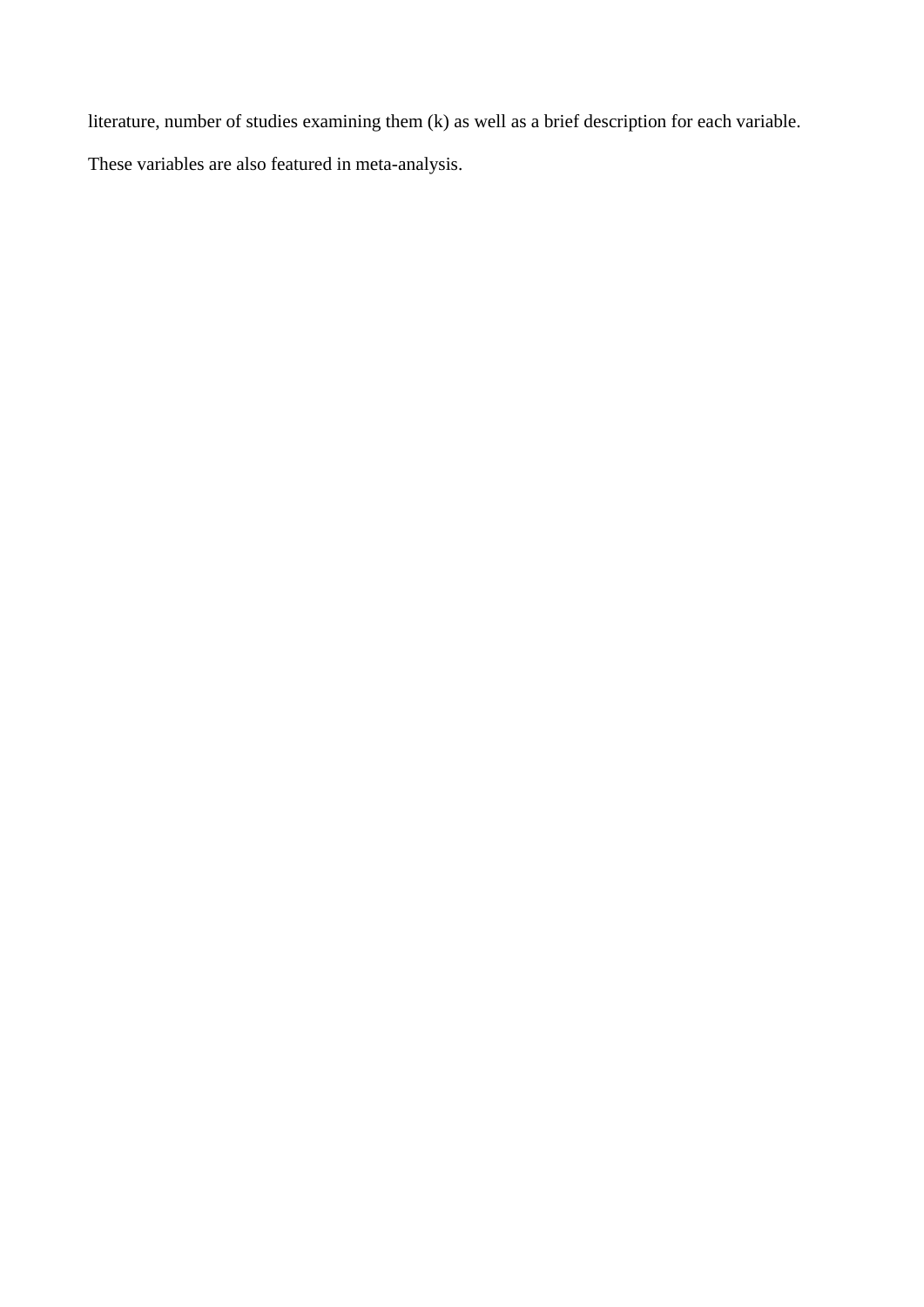<span id="page-16-0"></span>

| Variable               | k  | Description                                                                          |
|------------------------|----|--------------------------------------------------------------------------------------|
| Purchase               | 24 | Intention to purchase virtual goods (Ajzen & Fishbein 1980).                         |
| Intention              |    |                                                                                      |
| Service Use            | 8  | Extent of how enjoyable and fun using the game or virtual world itself is.           |
| Enjoyment              |    |                                                                                      |
| Subjective             | 8  | Perceived social pressure from other people on how acceptable playing games or       |
| Norms                  |    | using virtual worlds is (Ajzen & Fishbein 1980). Also often referred as "social      |
|                        |    | norms" or "social influence".                                                        |
| Flow                   | 6  | Flow is a mental state where a person is fully immersed, deeply concentrated and     |
|                        |    | truly enjoys when performing a certain activity (Csíkszentmihályi 1990). Flow is     |
|                        |    | the optimal hedonic experience in playing games or using virtual worlds.             |
| <b>Attitude Toward</b> | 5  | Attitude is own opinion on how positive or negative purchasing virtual goods is      |
| Purchase               |    | (Ajzen & Fishbein 1980).                                                             |
| Service Use            | 4  | Intention to play games or use virtual worlds (Ajzen & Fishbein 1980).               |
| Intention              |    |                                                                                      |
| <b>Perceived Ease</b>  | 3  | "The degree to which an individual believes that using a particular system would     |
| of Use                 |    | be free of physical and mental effort" (Davis 1989). Especially in context of games, |
|                        |    | ease of use denotes effortless in user interface rather than difficulty level.       |
| Perceived              | 3  | Perception on amount of friends, peers and people around are also using the          |
| Network Size           |    | service.                                                                             |
| Perceived Value        | 3  | Perceived ratio between value and price or virtual goods in which valuable but       |
|                        |    | cheap goods become desirable whereas expensive items make users consider             |
|                        |    | alternatives.                                                                        |
| Self-                  | 3  | Desire for expressing oneself in virtual world by character customization such as    |
| Presentation           |    | wearing stylish clothing and accessories on avatar.                                  |
| Social Presence        | 3  | Sense of real human contact and sociability in virtual world.                        |

Table 5: Most frequent variables and their brief descriptions.

*k = number of studies examining the variable.*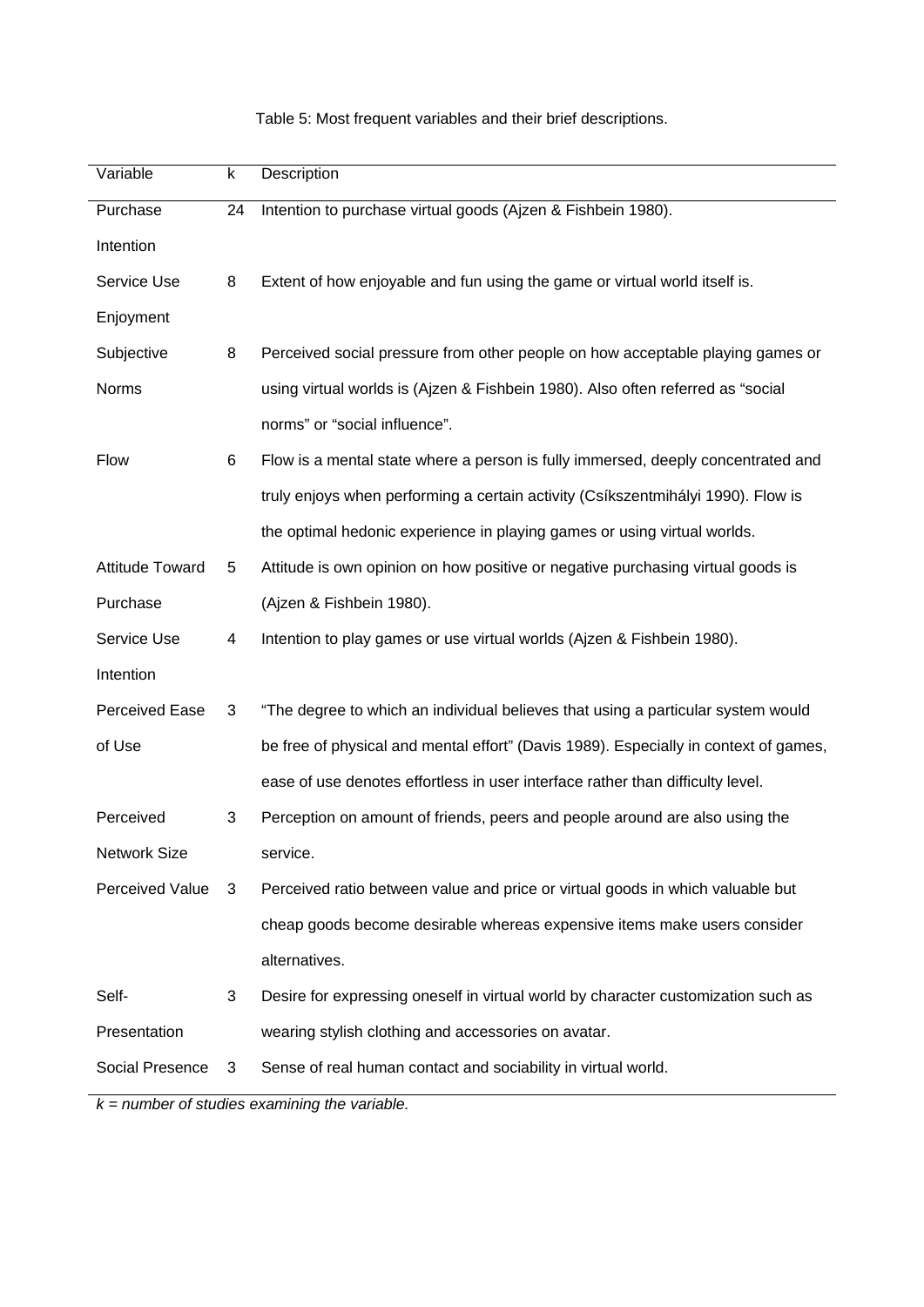## **3.3. Meta-analysis**

## **3.3.1. Main findings**

The results in [Table 6](#page-18-0) (also visualized in [Figure 2\)](#page-19-0) show most frequently studied variables in the literature and our meta-analytically produced estimates for their correlation with Purchase Intention. The strongest predictor for virtual good purchases was Attitude (0.662\*\*\*) which can be classified as having a large effect. In addition, the meta-analysis found nine significant and medium-sized effects: Flow (0.482\*\*\*), Perceived Network Size (0.480\*\*\*), Self-Presentation (0.478\*\*\*) and Subjective Norms (0.466\*\*\*) had rather strong correlations with Purchasing Intention. Moreover, effects of Social Presence (0.438\*\*\*) and Perceived Value (0.418\*\*\*) represented middle ground of medium sized effects in the analysis. Finally, Service Use Enjoyment (0.370\*\*\*), Service Use Intention (0.359\*\*\*), and Perceived Ease of Use (0.333\*\*\*) showed weakest correlation estimates with Purchasing Intention. Nevertheless, every estimate in the analysis was clearly positive and above medium effect size threshold as well as statistically significant at p<0.001 with adequate failsafe N values.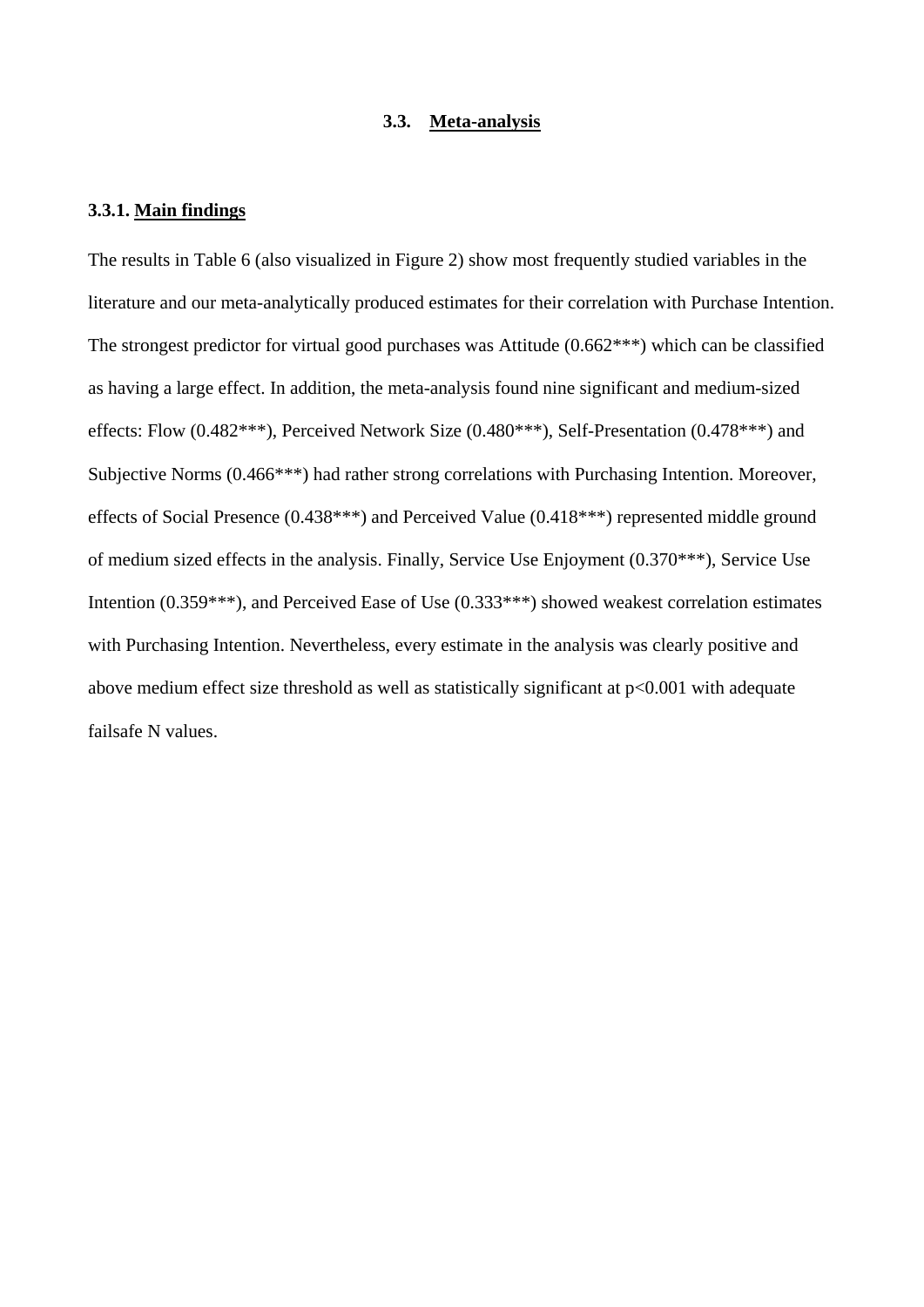<span id="page-18-0"></span>Table 6: Results of the meta-analysis. *k = number of studies,* ∑ *n = cumulative sample size, C = correlation* 

*class, r = correlation coefficient, lower and higher bounds of 95 % confidence interval, Z = z-score for correlation estimate, p = statistical significance of estimate, fs N = failsafe N. Significance levels: \*\*\* p<0.001, \*\* p<0.01, \* p<0.05, ns p>0.05.*

|                                   |                      |   |            |   |            | 95 % Conf. Int. |       |        |       |      |
|-----------------------------------|----------------------|---|------------|---|------------|-----------------|-------|--------|-------|------|
| Variables                         |                      | k | $\Sigma$ n | C | r          | low             | high  | Ζ      | p     | fs N |
| Service Use Enjoyment             | x Purchase Intention | 8 | 8045       | М | $0.370***$ | 0.275           | 0.459 | 7.144  | 0.000 | 22   |
| Subjective Norms                  | x Purchase Intention | 8 | 3868       | М | $0.466***$ | 0.294           | 0.608 | 4.915  | 0.000 | 30   |
| Flow                              | x Purchase Intention | 6 | 2043       | М | $0.482***$ | 0.399           | 0.557 | 10.015 | 0.000 | 23   |
| <b>Attitude Toward Purchasing</b> | x Purchase Intention | 5 | 3102       | L | $0.662***$ | 0.597           | 0.719 | 14.405 | 0.000 | 29   |
| Service Use Intention             | x Purchase Intention | 4 | 5272       | M | $0.359***$ | 0.247           | 0.461 | 5.966  | 0.000 | 11   |
| Perceived Ease of Use             | x Purchase Intention | 3 | 3837       | м | $0.333***$ | 0.216           | 0.440 | 5.360  | 0.000 | 7    |
| <b>Perceived Network Size</b>     | x Purchase Intention | 3 | 4751       | М | $0.480***$ | 0.401           | 0.551 | 10.469 | 0.000 | 12   |
| <b>Perceived Value</b>            | x Purchase Intention | 3 | 759        | M | $0.418***$ | 0.331           | 0.497 | 8.637  | 0.000 | 10   |
| Self-Presentation                 | x Purchase Intention | 3 | 639        | M | $0.478***$ | 0.296           | 0.626 | 4.743  | 0.000 | 12   |
| Social Presence                   | x Purchase Intention | 3 | 2624       | M | $0.438***$ | 0.333           | 0.532 | 7.444  | 0.000 | 11   |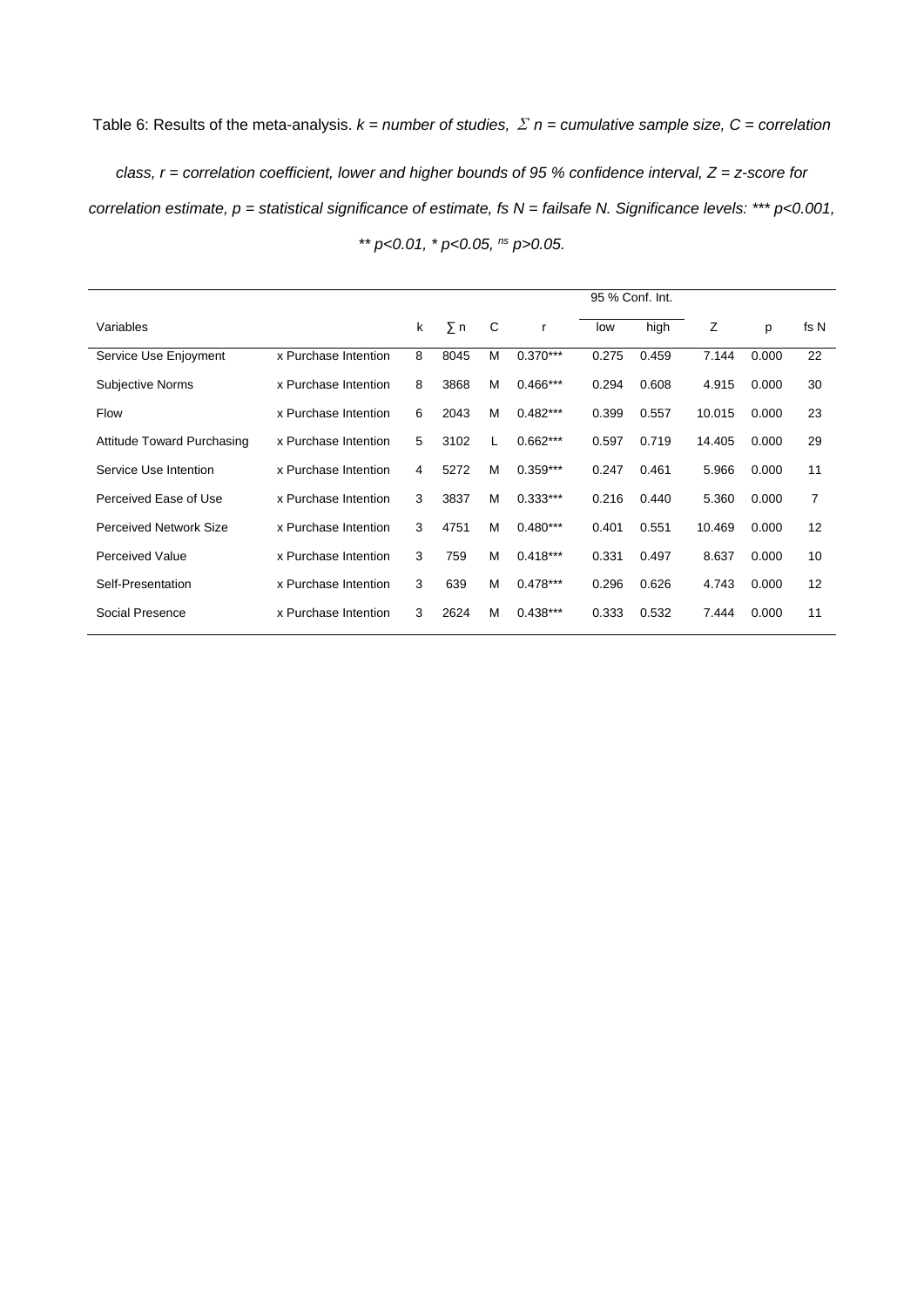

<span id="page-19-0"></span>Figure 2: Meta-analysis of correlations with purchase intention and their 95 % confidence intervals. *S, M, L = small, medium and large classes for correlation strength.*

## **3.3.2. Moderating effect of service type**

While games and virtual worlds offer purchasable virtual goods, they are relatively different types of environments. Whereas games are commonly competitive, rule-driven, fast-paced goal-orientated and narrative rich, virtual worlds are commonly free-form and have no clearly defined goals or game-like competition. In games, purchasing virtual goods can give unfair competitive advantage as they can make the game character stronger (Lehdonvirta 2009; Hamari & Lehdonvirta 2010; Hamari 2015; Alha et al. 2014). Therefore, the motivations for purchasing virtual goods in these environments may differ. To address this assumption, we expanded the meta-analysis by investigating the differences between effect between the game and virtual world environments.

Since the number of studies become lowered due to the grouping, we reduced the required *k* of studies to two for each category. As a result, the comparison analysis compares five relationships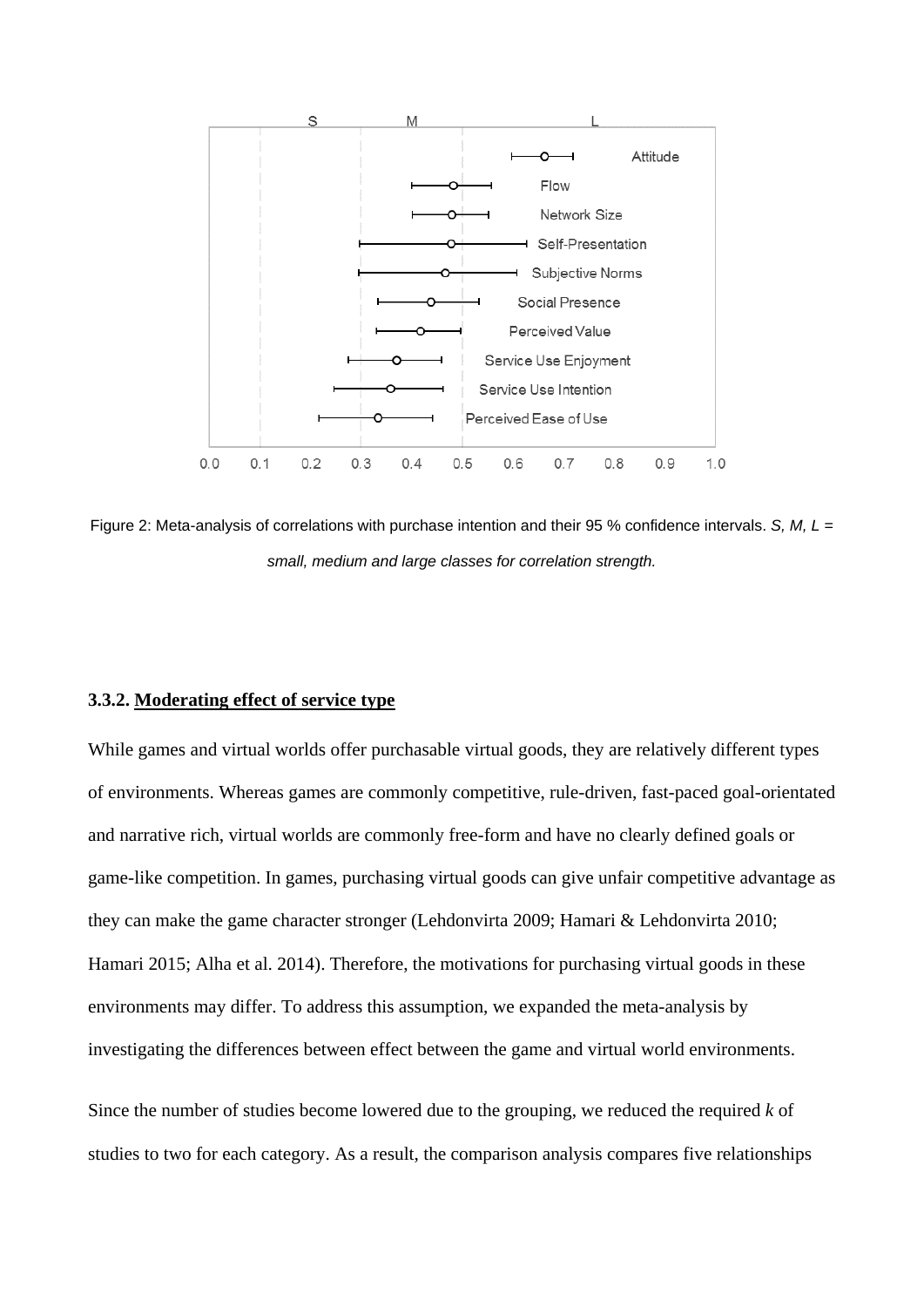between the virtual environment categories [\(Table 7](#page-21-0) and [Figure 3\)](#page-22-0). The results showed a large difference for correlation between Service Use Intention and Purchase Intention ( $Q = 46.651***$ ), where games had considerably lower correlation  $(0.211***)$  compared to mediocre estimate of virtual worlds (0.465\*\*\*). Quite similarly, there was a large difference in correlation between Service Use Enjoyment and Purchase Intention  $(Q = 22.492***)$ , where again the relationship for games  $(0.185***)$  was significantly weaker than the estimate for virtual worlds  $(0.461***)$ . Moreover, there was slight difference between correlations for Flow and Purchase Intention ( $Q =$ 5.920\*), where games had a lower estimate  $(0.437***)$  compared to virtual worlds  $(0.557***)$ . However, the analysis could not detect significant difference for correlation between Subjective Norms and Purchase Intention ( $Q = 0.052<sup>ns</sup>$ ) since both categories had similar estimates (games: 0.453\*\*\*, worlds: 0.494\*\*\*). In addition, there was no noticeable difference in relationship between Attitude and Purchase Intention ( $Q = 0.027<sup>ns</sup>$ ) as both categories showed similarly high correlations (games: 0.666\*\*\*, worlds: 0.654\*\*\*).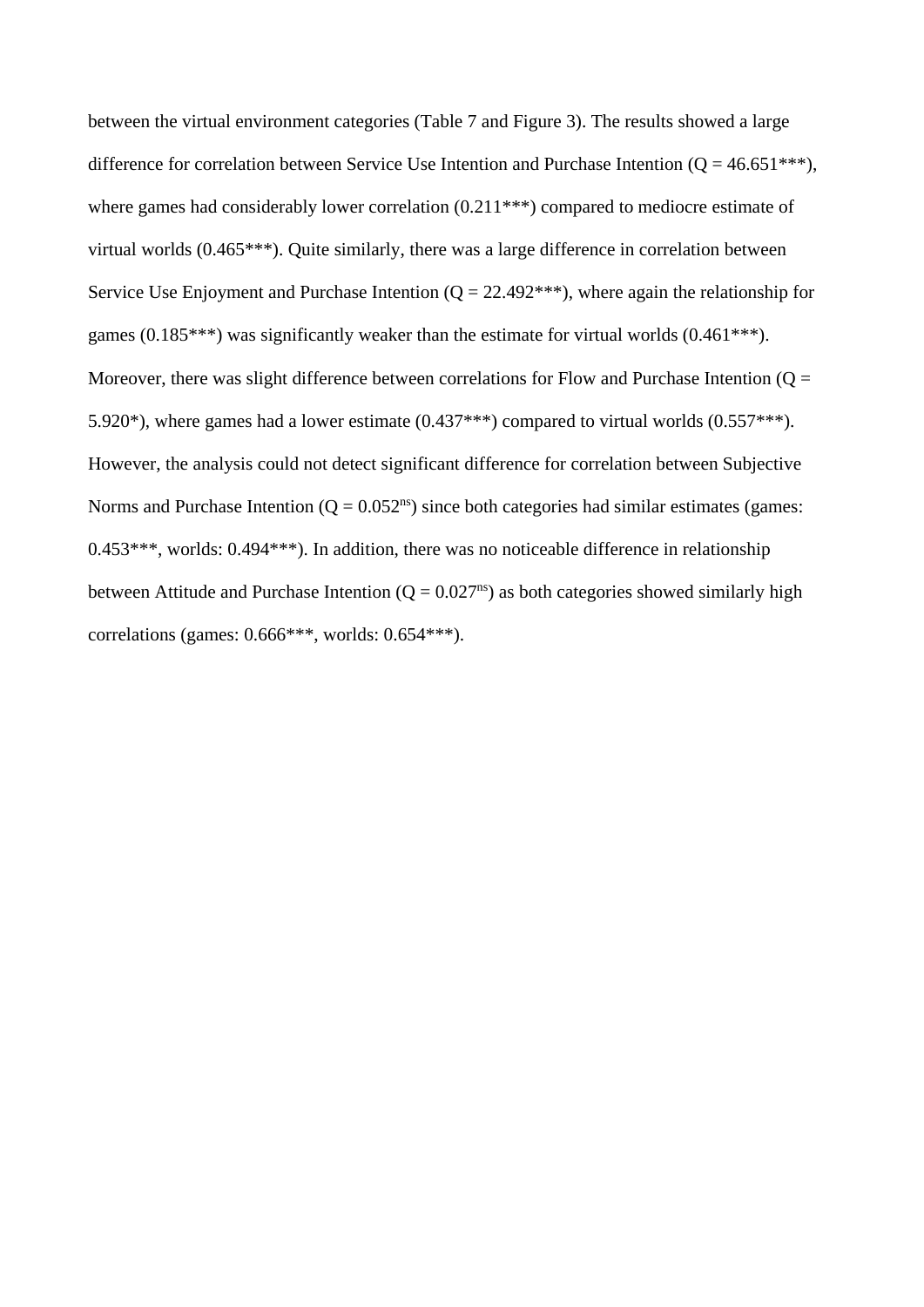<span id="page-21-0"></span>Table 7: Differences between game and non-game environments. *k = number of studies, ∑ n = cumulative sample size, C = correlation class, r = correlation coefficient, lower and higher bounds of 95 % confidence interval, Z = z-score for correlation estimate, p = statistical significance of estimate, fs N = failsafe N. Significance levels: \*\*\* p<0.001, \*\* p<0.01, \* p<0.05, ns p>0.05, Q = Q test value, P = significance of Q test* 

|                                                        |                |            |   |            | 95 % Conf. Int. |       |        |       | Q difference test   |       |
|--------------------------------------------------------|----------------|------------|---|------------|-----------------|-------|--------|-------|---------------------|-------|
| Variables                                              | k              | $\Sigma$ n | C | r          | low             | high  | Ζ      | p     | Q                   | P     |
| <b>Service Use Intention x Purchase Intention</b>      |                |            |   |            |                 |       |        |       |                     |       |
| Games                                                  | 2              | 635        | S | $0.211***$ | 0.135           | 0.284 | 5.367  | 0.000 | 46.651***           | 0.000 |
| Worlds                                                 | $\overline{2}$ | 4637       | M | $0.465***$ | 0.443           | 0.488 | 34.314 | 0.000 |                     |       |
| Service Use Enjoyment x Purchase Intention             |                |            |   |            |                 |       |        |       |                     |       |
| Games                                                  | 3              | 888        | S | $0.185***$ | 0.101           | 0.268 | 4.246  | 0.000 | 22.492***           | 0.000 |
| Worlds                                                 | 5              | 7157       | M | $0.461***$ | 0.383           | 0.532 | 10.304 | 0.000 |                     |       |
| <b>Flow x Purchase Intention</b>                       |                |            |   |            |                 |       |        |       |                     |       |
| Games                                                  | 4              | 1346       | М | $0.437***$ | 0.347           | 0.519 | 8.653  | 0.000 | 5.920*              | 0.015 |
| Worlds                                                 | 2              | 697        | L | $0.557***$ | 0.504           | 0.607 | 16.540 | 0.000 |                     |       |
| <b>Subjective Norms x Purchase Intention</b>           |                |            |   |            |                 |       |        |       |                     |       |
| Games                                                  | 4              | 1113       | м | $0.453***$ | 0.209           | 0.644 | 3.461  | 0.001 | 0.052 <sup>ns</sup> | 0.820 |
| Worlds                                                 | 3              | 2717       | M | $0.494**$  | 0.179           | 0.717 | 2.940  | 0.003 |                     |       |
| <b>Attitude Toward Purchasing x Purchase Intention</b> |                |            |   |            |                 |       |        |       |                     |       |
| Games                                                  | 2              | 635        | L | 0.666***   | 0.587           | 0.733 | 12.042 | 0.000 | 0.027 <sup>ns</sup> | 0.868 |
| Worlds                                                 | 2              | 2467       | L | $0.654***$ | 0.515           | 0.760 | 7.185  | 0.000 |                     |       |

| ×<br>۰<br>٧<br>٠ |  |
|------------------|--|
|------------------|--|

Despite the fact that number of studies is lowered to two studies at minimum, all group estimates are statistically significant and positive. However, in relationship between Subjective Norms and Purchase Intention, correlation estimates for both service categories had wide confidence intervals (see [Figure 3\)](#page-22-0) due to high variation in previous research findings. Games-group had 95 % confidence interval of 0.435 whereas virtual world-category had 0.539 in difference between the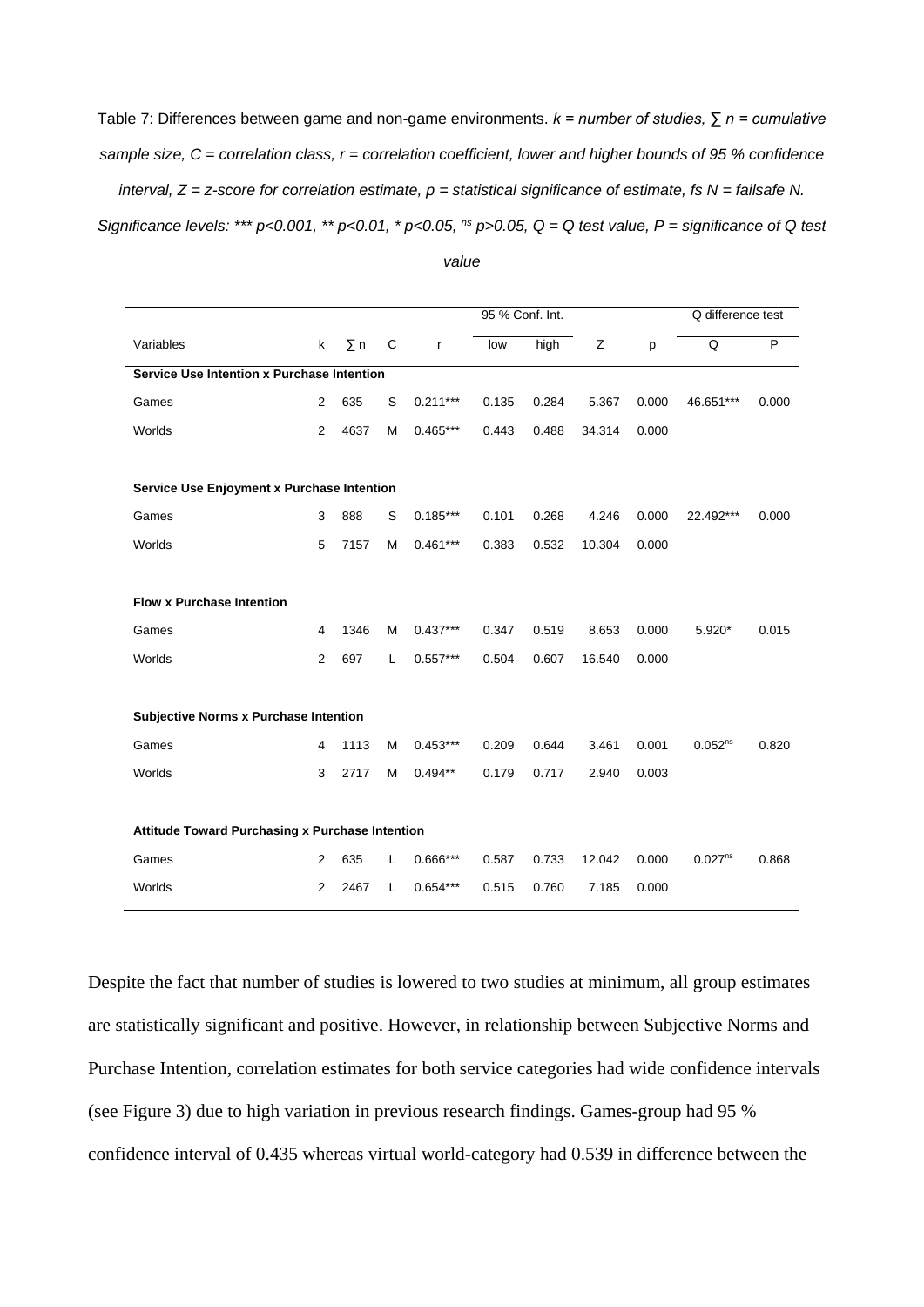interval bounds. Although the literature showed rather varying findings on strength of the relationship between the variables, the correlation estimates in this analysis were clearly positive in both categories. Other studies within their categories had rather unanimous results which is shown in relatively narrow confidence intervals (0.245 at most).



<span id="page-22-0"></span>Figure 3: Difference in correlations with purchase intention between games and virtual worlds. *PINT = purchase intention, UINT = core service use intention, SN = subjective norms, ATT = attitude toward purchasing virtual goods, ENJ = core service use enjoyment, G = Games, W = Virtual worlds. S, M, L = small, medium and large correlation classes.*

#### **4. DISCUSSION**

This study investigated the question of why do people purchase virtual goods by conducting a metaanalysis of the existing quantitative body of literature. The results revealed that across the literature the following factors were most strongly associated with purchase behavior for virtual goods: attitude, flow, network size, self-presentation needs, subjective norms, social presence, perceived value, service use enjoyment, service use intention and perceived ease of use. Attitude towards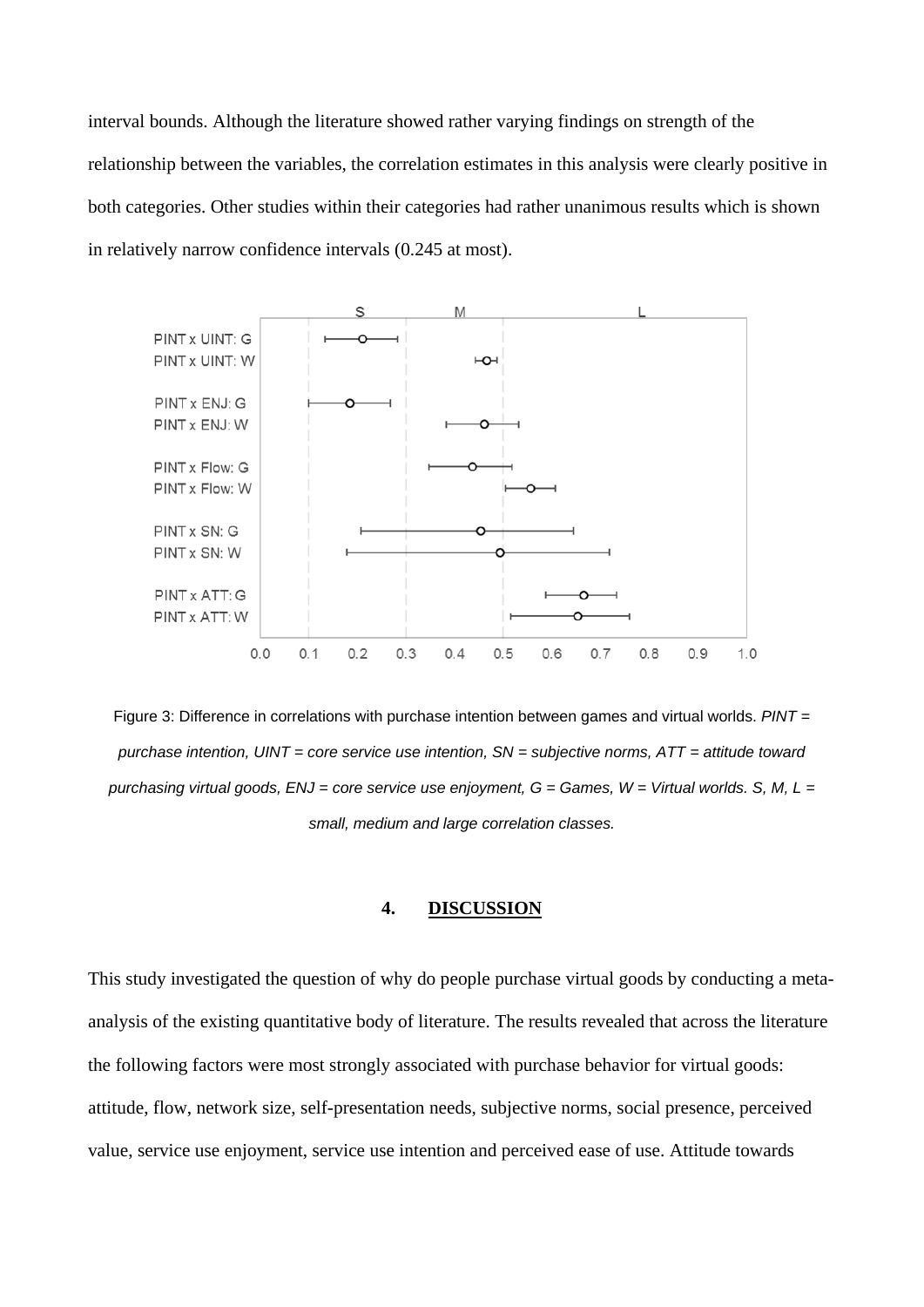virtual goods had clearly the strongest association with purchase intention. Moreover, the results showed differences in the magnitude of some purchase motivators between games and virtual worlds: in virtual worlds, service use intention and enjoyment were significantly stronger predictors for virtual good purchases than in games.

In contrast to consumer research in general, as can be seen from the set of variables examined in the literature, the research on virtual goods consumption has rather heavily focused on aspects related to the platform on which the virtual goods are being used, whereas literature on consumption of goods in general is commonly focused on the aspects of the products themselves. The findings of this study and the focus in the literature strongly indicate that virtual goods are being consumed in a context that is heavily tied to the value formation of virtual goods. Virtual goods inhabit a highly curious environment: virtual goods are bound by the rules of the service in which they are used, developers control the supply and value of virtual goods by controlling how new virtual goods can be spawned into existence, how they can be traded, who can own them at any particular time, their price, their rate of degradation and whether they can be traded back to 'real money'. Ultimately, any of this does not matter unless the developers have also created an appealing and enjoyable enough environment to which users are attached to. Without users using the platform, the virtual goods within remain in a limbo of virtual meaning. Customers do not choose the games they start playing based on what purchasable goods the game might have, and therefore, it creating an appealing platform that hosts the virtual goods remain an important prerequisite. Instead, users are arguably more likely to choose the core services based on their entertainment value or interestingness. Thus, in order to enable purchases, potential customers must first use the core service and enjoy it as such. Indeed, it is also the result of this study that confirm that user enjoyment, flow, healthy community around the platform, and intentions to continue using the platform are important factors for virtual good purchases (and their value) (See. E.g. Fairfield 2005; Lehdonvirta 2009; Hamari & Lehdonvirta 2010; Lehdonvirta & Castronova 2014). Therefore, even though actual products that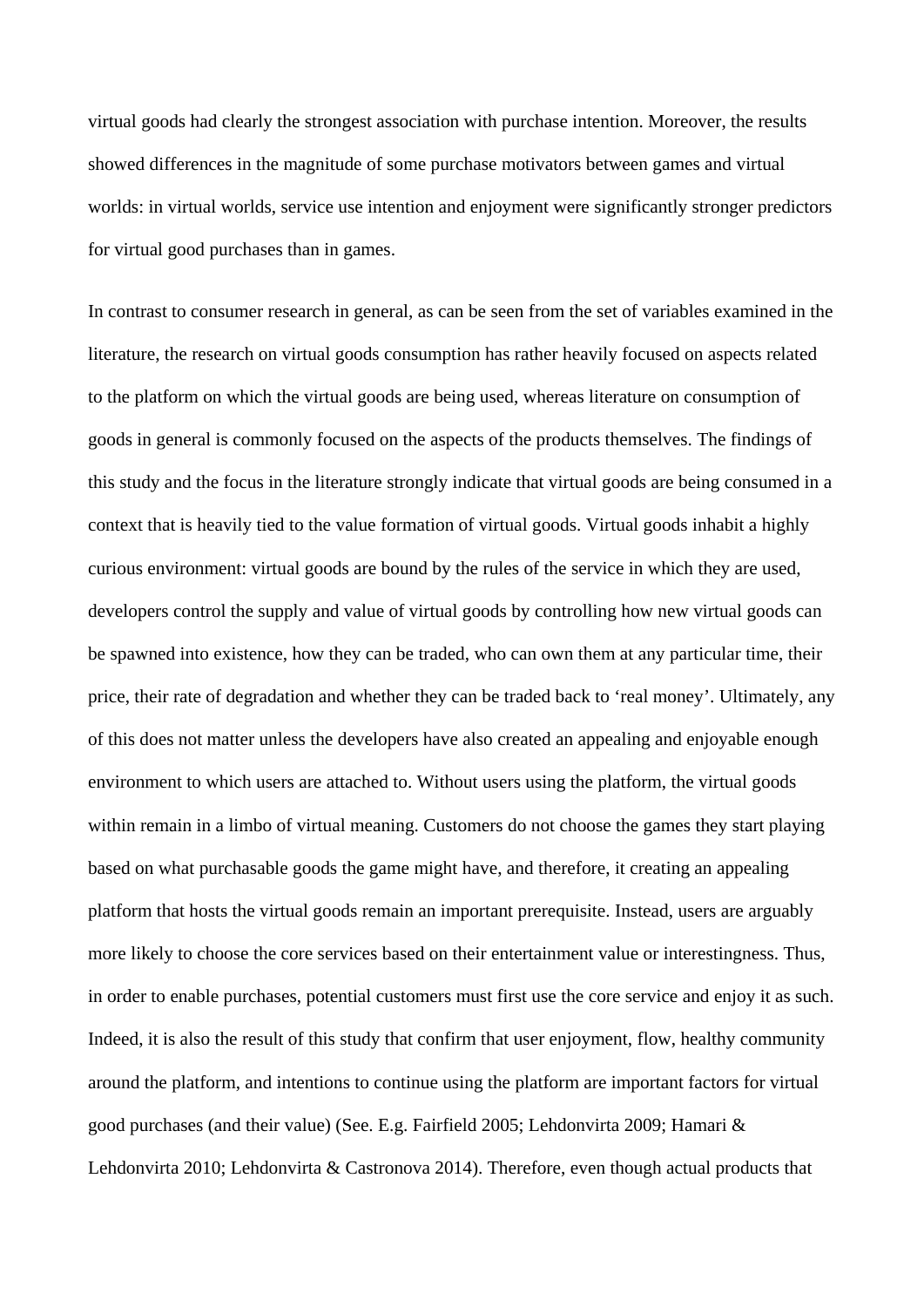generate revenue are the sold virtual goods, practitioners should ensure that the core service is enjoyable, interesting and of high quality on its own. The real challenge then is to create incentives for purchasing virtual goods without compromising the user experience (Alha et al. 2014; Hamari & Lehdonvirta 2010; Hamari 2015; Lehdonvirta & Castronova 2014; Lin & Sun 2011).

In relation to the enjoyment derived from using the platform, our results surprisingly show that, enjoyment had a smaller impact on purchase behavior in games (small effect) that in virtual worlds (medium effect). At first, this finding might seem unintuitive since games, after all, are commonly strongly associated with the pursuit of enjoyment. However, recent related literature may shed light on possible explanations for this results. Prior literature examining the association between purchase behavior of virtual goods in games and the game experience (Hamari 2015; Lin & Sun 2011) has observed and discussed that the enjoyment (and related factors) may have a more complex, dual-directional effect on purchases in games. In order to create demand for the virtual goods in games, many game developers may intentionally seek to frustrate players by creating artificial obstacles and hindrances, and therefore, generate sales through negative enjoyment' (Hamari & Lehdonvirta 2010; Hamari 2015; Lin & Sun 2011). Therefore, on one hand, developers are required to make the game enjoyable enough for the players to come and stay in the game, but on the other hand, it may be in the developer's best interest to then frustrate the players in order to sell them more virtual goods that address those frustrations. Indeed, our results may lend support for these prior findings; the low effect size between enjoyment and purchase intentions in games may suggest that there is a double-sided effect: on one hand, enjoyment by default increase willingness to purchase virtual goods (especially through increased playing intentions) but on the other hand, virtual goods are purchased if the game is not enjoyable enough. Relatedly, the strength of association between playing and purchase intentions also varied between games and virtual worlds in the same manner as the relationship between enjoyment and playing intentions: in virtual worlds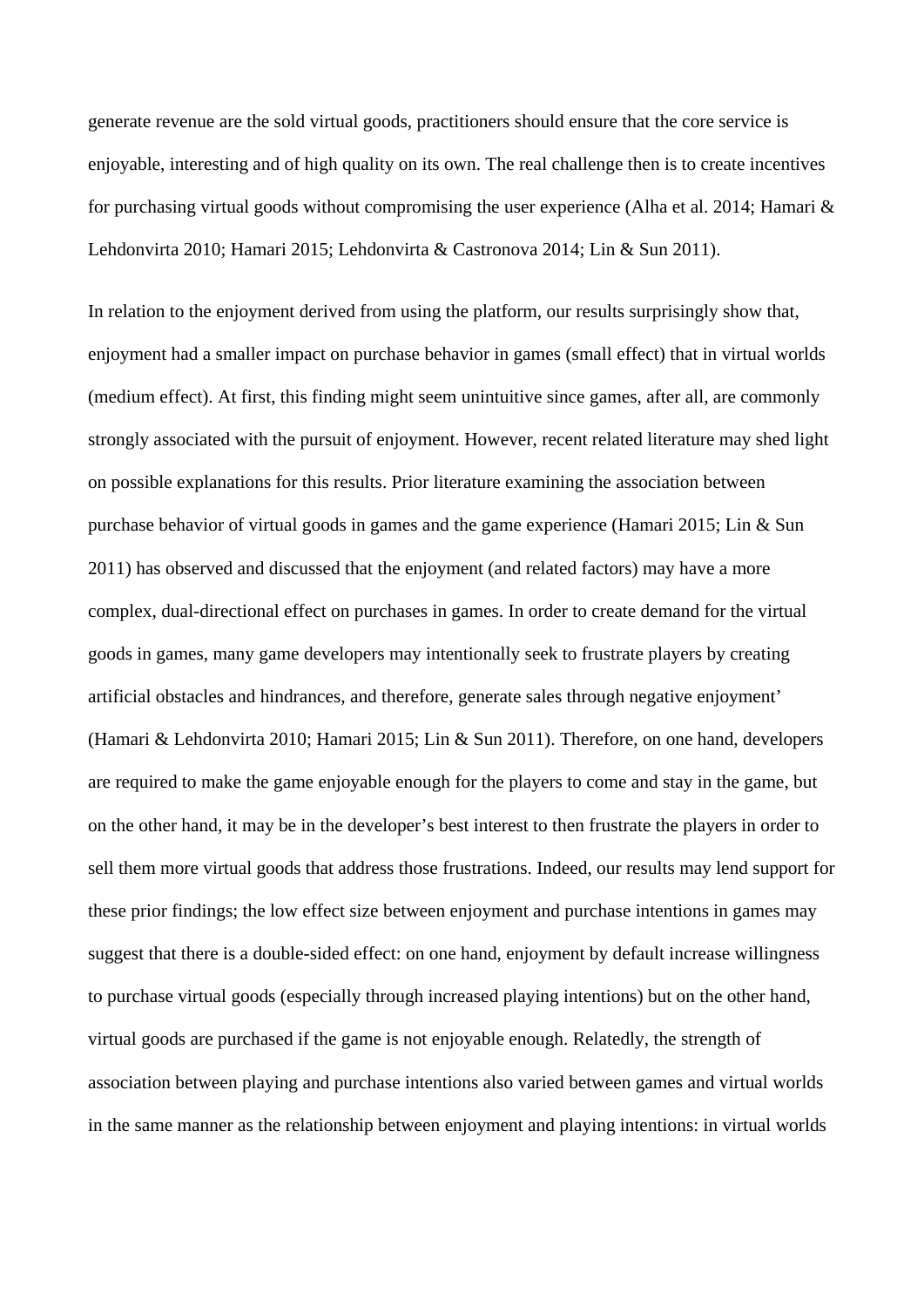the association was of medium strength whereas in games it the association was only of small strength.

The results show a strong positive relationship between attitude and virtual good purchases independent of service type. This relationship might be more crucial in games, which can be regarded as the more competitive setting than virtual worlds. Many free-to-play game developers utilize the competitive nature of games and offer virtual goods that have functional advantages such as more powerful weapons, better armors or items to temporary improve character statistics. Although the business strategy is currently widely used, many players are uncomfortable with paying for unfair performance boost (Lin & Sun 2007; 2011). It remains an interesting further line of inquiry to investigate what factors may alleviate or strengthen these strong attitudes towards virtual good purchases.

Subjective norm is central variable in theory of planned behavior (Ajzen 1991). According to this theory, human behavior is affected by social pressure on whether such behavior is accepted or not by others. Beneficial to the theory, our meta-analysis results confirm that purchase intention has significant correlation with subjective norms, indicating that when purchasing virtual goods is accepted by others, people themselves are more likely to make purchases. While the results of this study certainly confirm an effect, they also show a large variation between the studies. However this high variance could be explained with individual differences in accepting social influence. Some people might perceive opinions of other more important whereas some might perform actions without particularly considering what others think of them. Alternatively, some platforms may lack features that would facilitate social interaction, and therefore, also the level of social influence may be diminished. Despite the possible high variation in individuals, opinions of others definitely have an effect on own purchase motivation.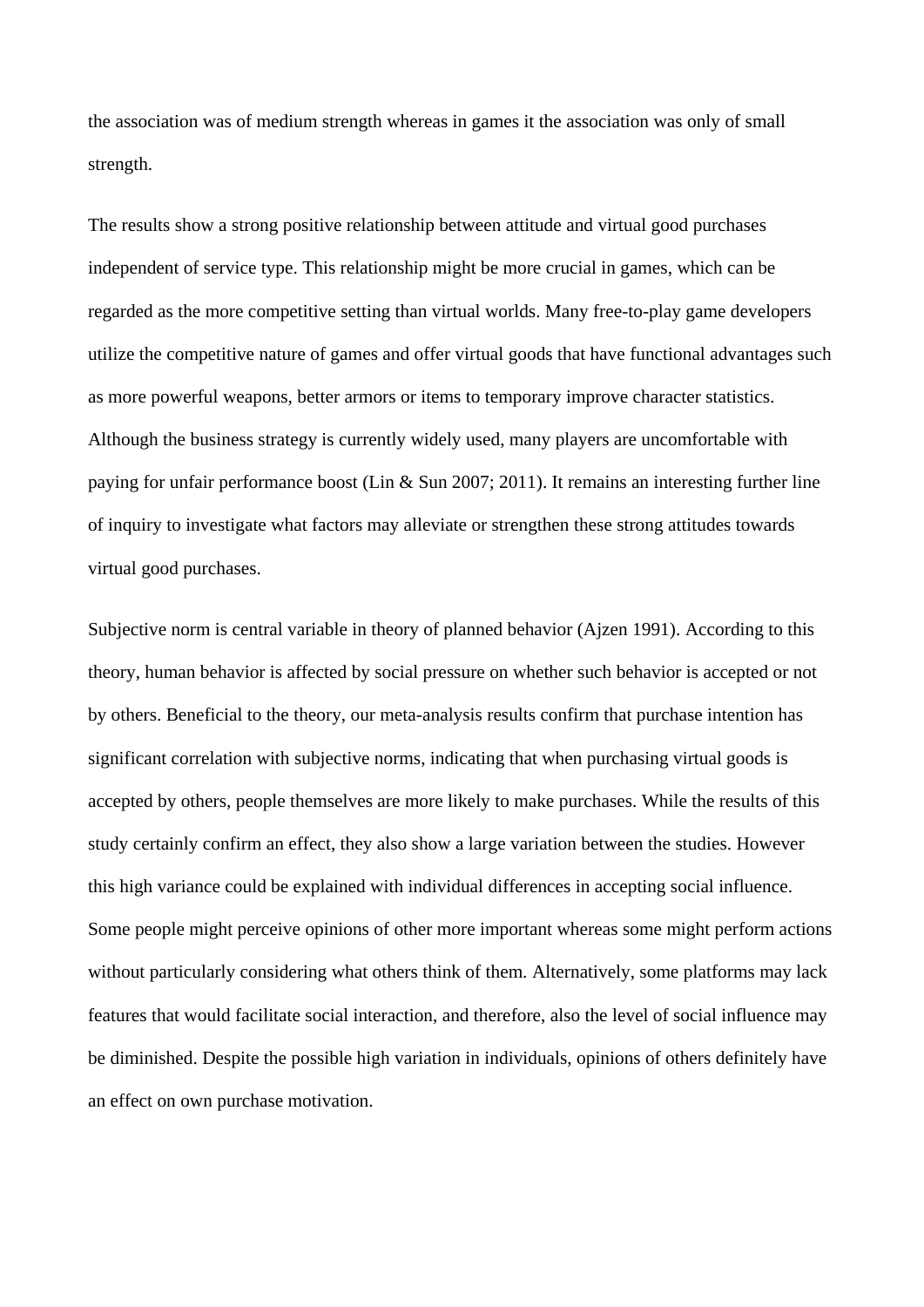Flow has been characterized as an optimal hedonic experience in use of service in which the user is deeply concentrated and fully immersed in the activity (Csíkszentmihályi 1990). As flow represents another hedonic experience in use of service, it is arguably related to enjoyment. However, the key difference between the variables is that flow can be regarded as more specific experience whereas enjoyment represents more general enjoyment in service use. Thus, we expected finding stronger association between flow and purchase intention than enjoyment had. Our meta-analysis revealed significant and relatively strong correlation between flow and purchase intention. Moreover, our results showed noticeably stronger association between flow and purchase intention than enjoyment had.

In technology acceptance model (Davis 1989), perceived ease of use predicts the use intention of information systems. However, this analysis examined its relationship with purchase intention. Although direct effect of ease of use was not modeled by any of the analyzed studies, we were able to estimate its correlation with purchase intention. Our meta-analysis results showed significant relationship between the variables, indicating that higher core service usability can increase purchase intentions. However, the correlation was only mediocre in its strength and the weakest relationship in this meta-analysis. On the other hand, we believe that ease of use would have more significant role by indirectly affecting purchase intention. Thus, future meta-analyses could examine the relationship between ease of use and other variables. Moreover, they could employ structural equation modeling approach and examine the indirect relationship of ease of use and purchase intention through other variables.

## **4.1. Limitations**

There are some limitations in this review that should be acknowledged. First, although metaanalysis can be technically conducted when a relationship has been examined by at least two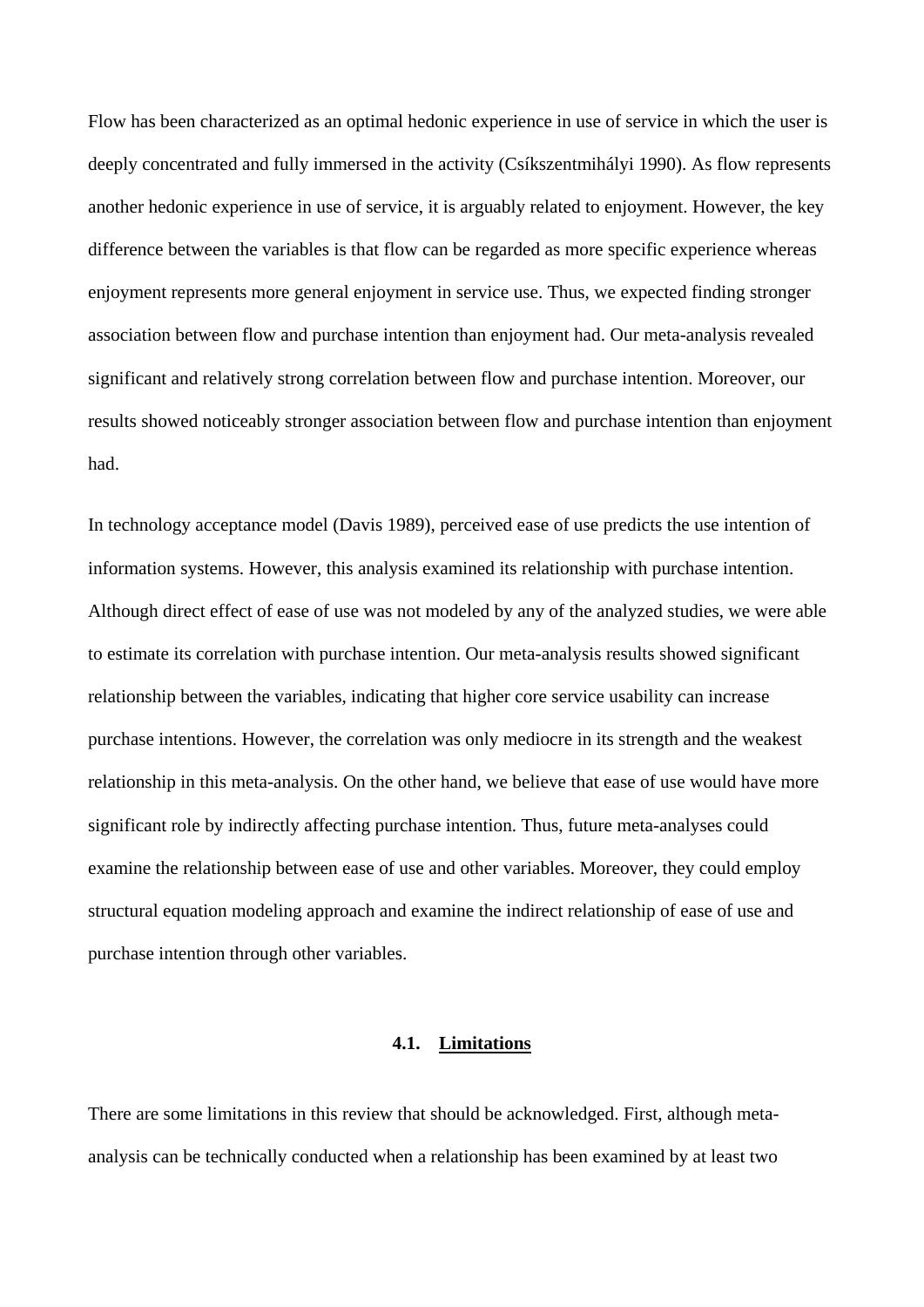studies, most analyses typically require more findings. Due to relatively low number of previous quantitative research and especially because of scattered nature of research literature, this analysis occasionally contained rather low number of studies for some of the correlation pairs. While we managed to achieve significant relationships and mostly narrow confidence intervals for our estimates, some correlation pairs would preferably need more independent findings for wider generalization. In any case, however, the current meta-analysis offers the most reliable, accurate and generalizable results up to date on the topic by synthesizing results from several high quality and full sized studies.

As discussed, virtual goods can be divided into two categories by their characteristics. "Functional" goods are items that improve performance or progression in the service such as more powerful weapons, unlockable new content and temporary improvements to virtual character. On the other hand, "appearance"-based goods do not grant any functional benefits and instead only alter the look of the virtual character. Since there is noticeable difference between these two types of goods, the motivations for purchasing can also be expected to vary. However, only a few studies clearly reported the type of virtual goods, preventing us from analyzing differences between the attractiveness of functional and appearance based virtual goods. Future efforts could examine the motivational differences between purchasing the two types of virtual goods.

Since we aimed for as comprehensive as possible literature review of quantitative research and meta-analysis, we were not restricted by theoretical assumptions stemming from theoretical frameworks such as Technology Acceptance Model (Davis 1989) or Theory of Planned Behavior (Ajzen 1991). We examined the correlations between variables regardless of whether the analyzed studies had modelled a relationship between them in their structural models. Therefore, our study not only presents reliable results on the topic why people purchase virtual goods but is also able to take into account relationships between variables not disclosed as results in prior literature. Although using zero-order correlations provides the most accurate and unbiased estimates as in this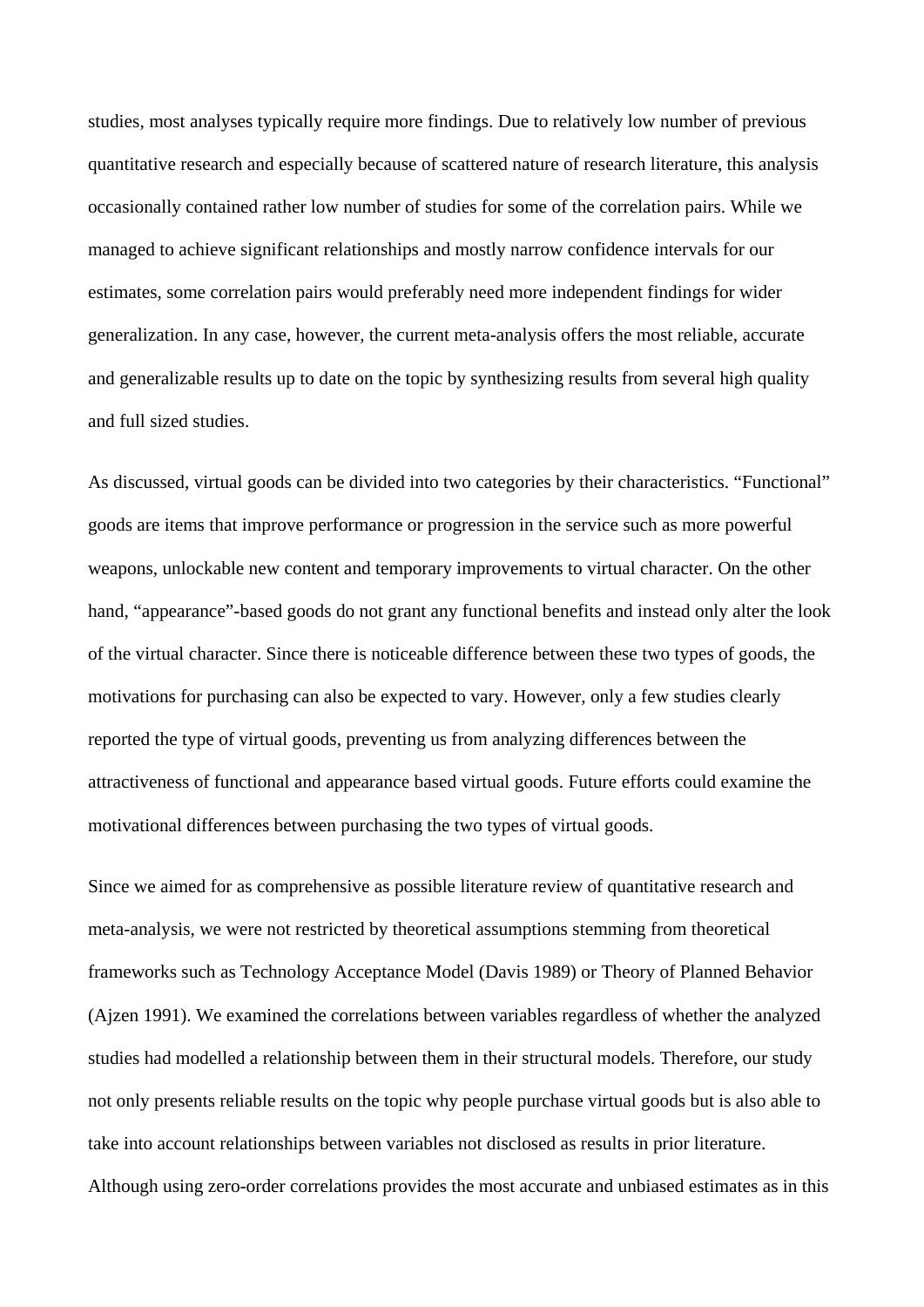review, it is not uncommon for meta-analyses to instead use standardized regression path coefficients as their metric. Future meta-analyses could respectively synthesize previous path coefficients, however, it is important to note that model structure significantly affects these estimates. Thus, such meta-analyses should not interpret relationship strengths too strictly and perhaps instead examine proportion of significant effects. In either case, using correlations provides the most reliable estimates for relationships between variables.

Finally, we encourage structural equation modeling studies to report correlation matrixes not only to allow their data to be included in future correlation meta-analyses but also to address convergent and discriminant validity. Although majority of the reviewed studies followed this practice, unfortunately many did address only other of the validities or showed no results for neither of these potential issues. We also would like to emphasize scholars not to hide measures such as nonsignificant path coefficients and total variance in dependent variable explained by independent variables  $(R^2)$  in the research model. Unreported non-significant path coefficients are especially unfortunate from the view point of meta-analyses of path coefficients, but also not reporting the  $R^2$ values conceals the predictive performance in the model.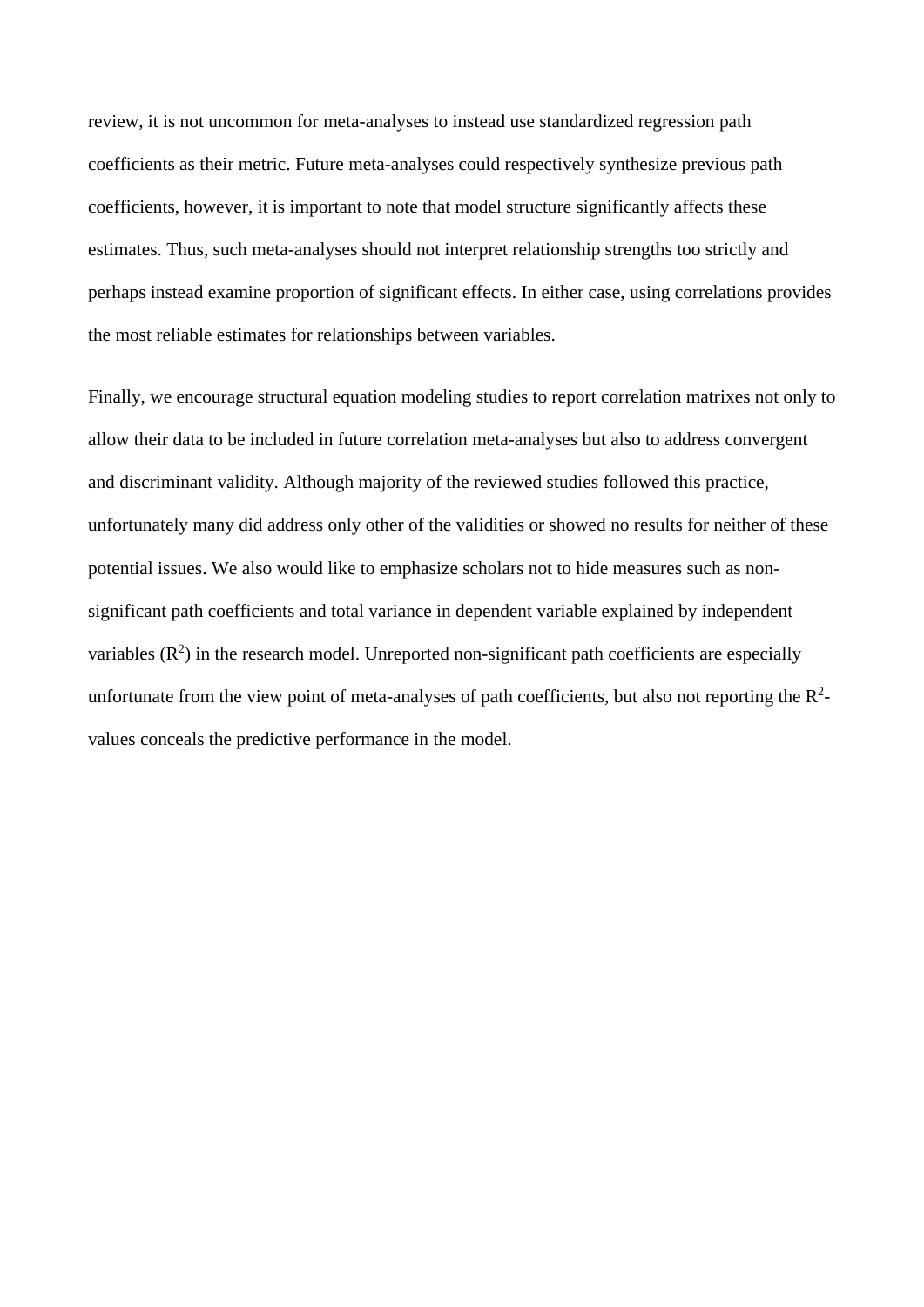#### **REFERENCES**

Ajzen, I. (1991) The theory of planned behavior, *Organizational behavior and human decision processes* 50(2): 179-211.

Ajzen, I. and Fishbein, M. (1980) Understanding Attitudes and Predicting Social Behavior, Englewood Cliffs, NJ: Prentice-Hall.

Alha, K., Koskinen, E., Paavilainen, J., Hamari, J. and Kinnunen, J. (2014) Free-to-Play Games: Professionals' Perspectives, *Proceedings of Nordic Digra 2014, Gotland, Sweden, May 29.*

Animesh, A., Pinsonneault, A., Yang, S.-B. and Oh, W. (2011) An odyssey into virtual worlds: Exploring the impacts of technological and spatial environments on intention to purchase virtual products, *MIS Quarterly* 35(3): 789-810.

Bartle, R. (2004) Pitfalls of virtual property, *Themis Group.*

Borenstein, M., Hedges, L. V. Higgins, J. P. T. and Rothstein, H. R. (2009) Introduction to metaanalysis, Chichester: Wiley.

Cha, J. (2011) Exploring the internet as a unique shopping channel to sell both real and virtual items: A comparison of factors affecting purchase intention and consumer characteristics, *Journal of Electronic Commerce Research* 12(2): 115-132.

Cheon, E. (2013) Energizing business transactions in virtual worlds: An empirical study of consumers' purchasing behaviors, *Information Technology and Management* 14(4): 315-330.

Chou, C.-M. and Kimsuwan, A. (2013) Factors affecting purchase intention of online game prepayment card - Evidence from Thailand, *Journal of Internet Banking and Commerce* 18(3): 1- 13.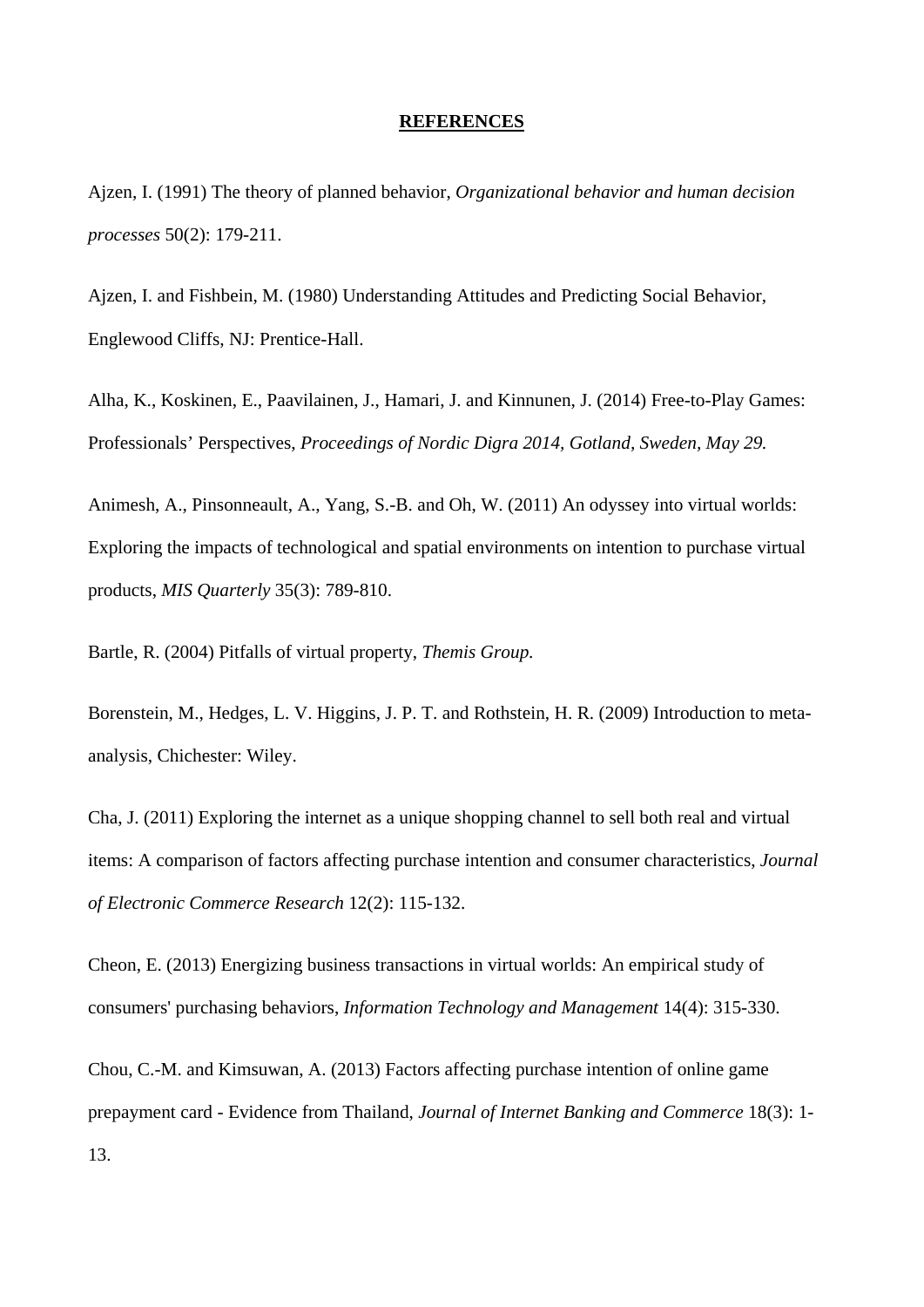Cochran, W. G. (1954) The combination of estimates from different experiments, *Biometrics* 10(1): 101-129.

Cohen, J. (1988) Statistical Power Analysis for the Behavioral Sciences, 2nd ed. Hillsdale: Lawrence Erlbaum.

Csíkszentmihályi, M. (1990) Flow: The psychology of optimal experience, New York, NY: Harper and Row.

Davis, F. D. (1989) Perceived usefulness, perceived ease of use, and user acceptance of information technology, *MIS Quarterly* 13(3): 319-340.

Davis, F. D., Bagozzi, R. P. and Warshaw, P. R. (1989) User acceptance of computer technology: a comparison of two theoretical models, *Management Science* 35(8): 982-1003.

Domina, T., Lee, S.-E. and MacGillivray, M. (2012) Understanding factors affecting consumer intention to shop in a virtual world, *Journal of Retailing and Consumer Services* 19(6): 613-620.

Ellis, P. D. (2010) The essential guide to effect sizes: Statistical power, meta-analysis, and the interpretation of research results, Cambridge: Cambridge University Press.

Elsevier B.V, (2014) *Online tools - Scopus,* [Online]

Available at: http://www.elsevier.com/online-tools/scopus

[Accessed 24 10 2014].

Fairfield, J. (2005) Virtual property, *Boston University Law Review* 85: 1047.

Field, A. P. (2005) Is the meta-analysis of correlation coefficients accurate when population correlations vary?, *Psychological Methods* 10(4): 444-467.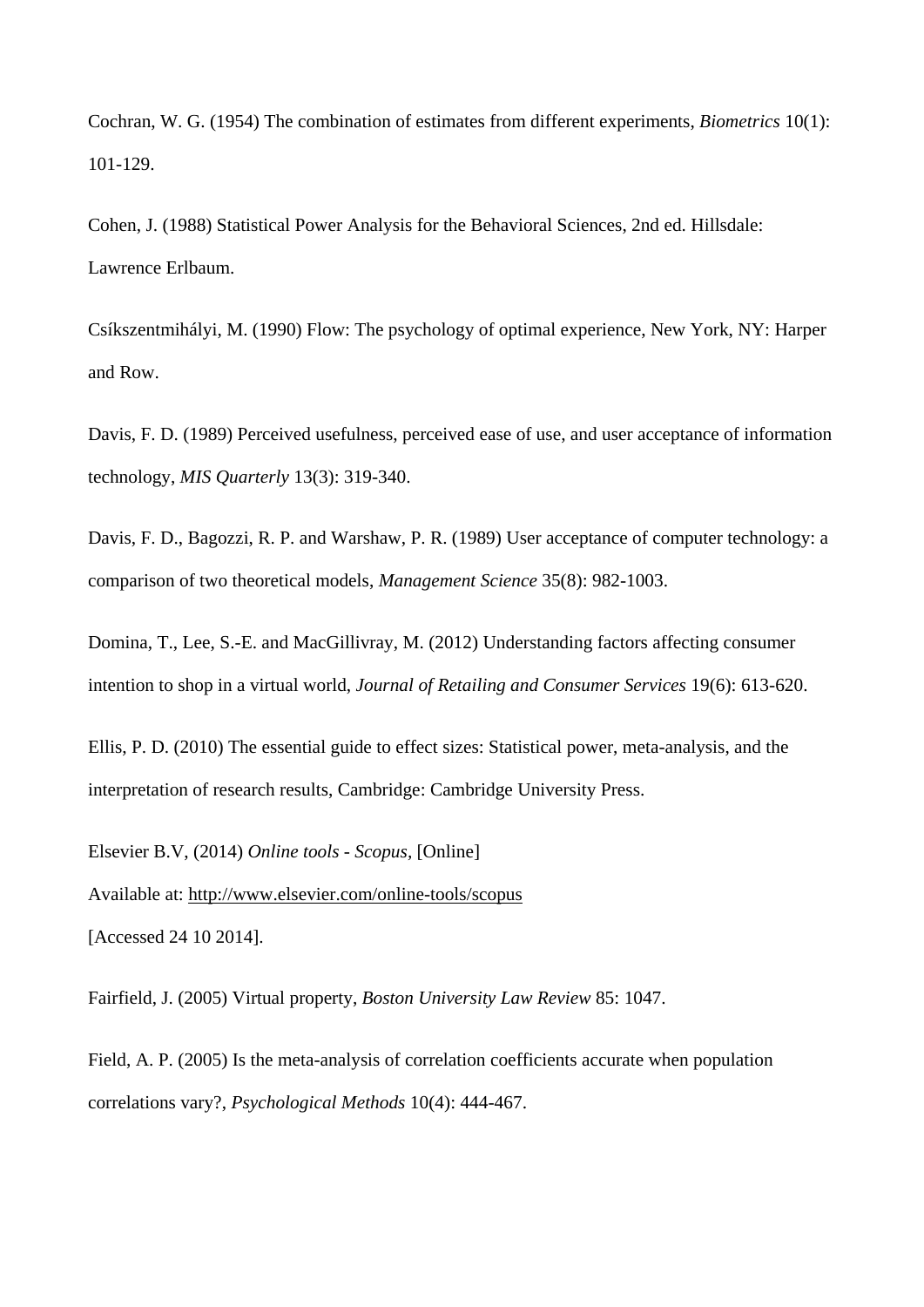Forbes, (2013) *Social Network Games Shed 10 Million Players...in One Month, [Online]* Available at: http://www.forbes.com/sites/carolpinchefsky/2013/04/17/social-network-games-shed-10-million-players-in-one-month/

[Accessed 23 November 2014].

Gao, J. (2014) An empirical research on consumers' purchasing behavior of virtual products in SNS, *Research Journal of Applied Sciences, Engineering and Technology* 7(7): 1279-1286.

Glass, G. V. (1981) Meta-Analysis in Social Research, Beverly Hills, CA: Sage Publications.

Goel, L., Johnson, N. A. Junglas, I. and Blake, I. (2011) From space to place: Predicting users' intention to return to virtual worlds, *MIS Quarterly* 35(3): 749-771.

Guo, Y. and Barnes, S. (2011) Purchase behavior in virtual worlds: An emprical investigation in Second Life, *Information & Management* 48(7): 303-312.

Guo, Y. and Barnes, S. (2012) Explaining purchasing behavior within World of Warcraft, *Journal of Computer Information Systems* 52(3): 18-30.

Hall, S. M. and Brannick, M. T. (2002) Comparison of two random-effects methods of metaanalysis, *Journal of Applied Psychology* 87(2): 377-389.

Hamari, J. (2011) *Perspectives from behavioral economics to analyzing game design patterns: Loss aversion in social games,* Vancouver, Canada, May 7-12. CHI'2011 (Social games workshop).

Hamari, J. (2015) Why do people buy virtual goods? Attitude toward virtual good purchases versus game enjoyment, *International Journal of Information Management* 35(3): 299-308.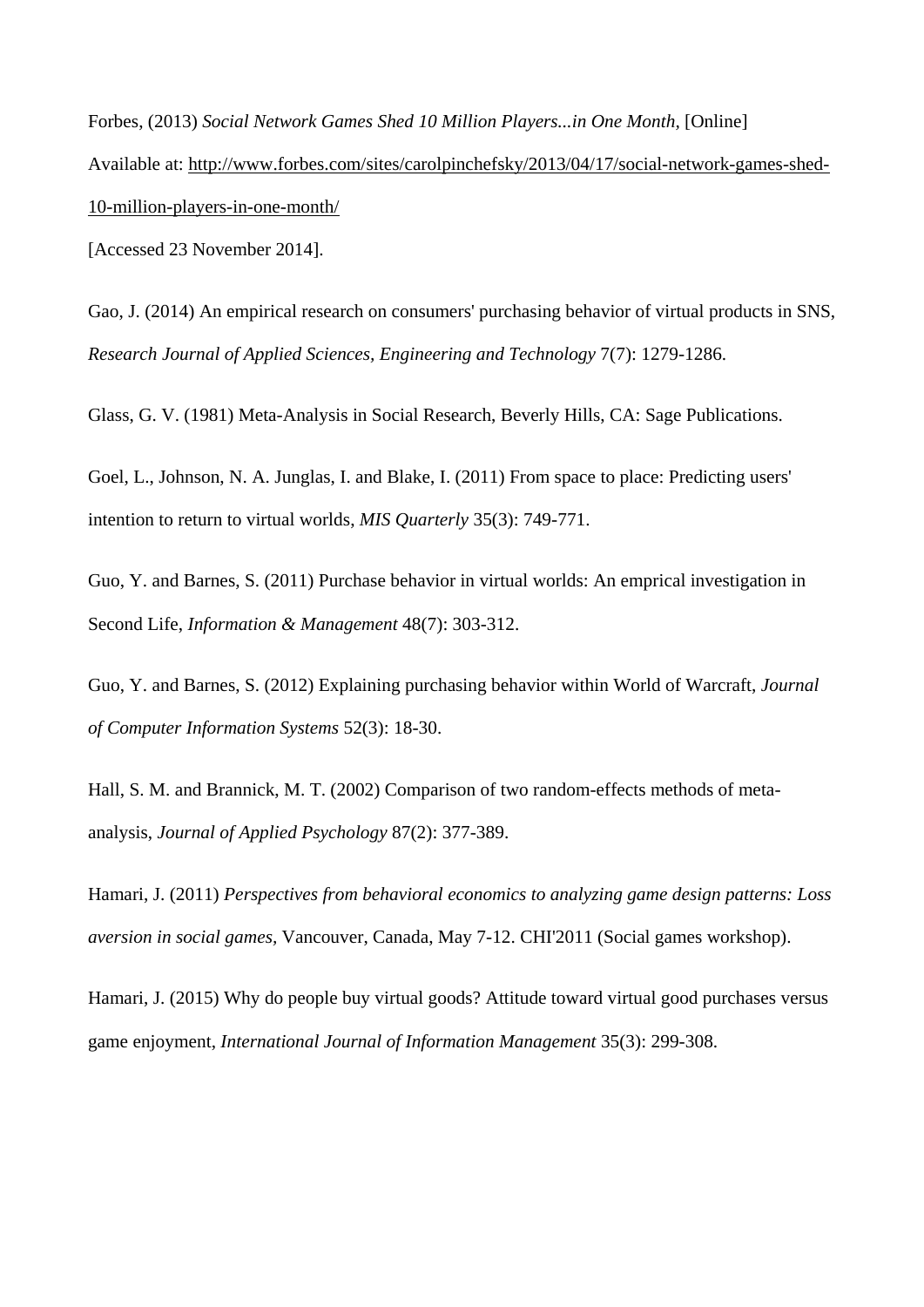Hamari, J. and Järvinen, A. (2011) Building Customer Relationship through Game Mechanics in Social Games, in M. Cruz-Cunha, V. Carvalho & P. Tavares, (ed.) *Building Customer Relationship through Game Mechanics in Social Games,* Hershey, PA: IGI Global, pp. 348-365.

Hamari, J. and Keronen, L. (2016) Why do people buy virtual goods? A literature review, *49th Hawaii International Conference on System Sciences (HICSS)* 1358-1367.

Hamari, J. and Lehdonvirta, V. (2010) Game Design as Marketing: How Game Mechanics Create Demand for Virtual Goods, *International Journal of Business Science & Applied Management* 5(1): 14-29.

Hamari, J. and Tuunanen, J. (2014) Player types: A meta-synthesis, *Transactions of the Digital Games Research Association* 1(2): 29-53.

Han, B. and Windsor, J. (2013) An investigation of the smartphone user's in-game purchase intention, *International Journal of Mobile Communications* 11(6): 617-635.

Harviainen, J. T. and Hamari, J. (2015) Seek, share, or withhold: Information trading in MMORPGs, *Journal of Documentation* 71(6).

Hedges, L. V. (1981) Distribution theory for Glass's estimator of effect size and related estimators, *Journal of Educational Statistics* 6(2): 106-128.

Hedges, L. V. (1992) Meta-analysis, *Journal of Educational Statistics* 17(4): 279-296.

Hedges, L. V. and Olkin, I. (1985) Statistical Methods for Meta-Analysis, London: Academic Press.

Hedges, L. V. and Vevea, J. L. (1998) Fixed- and random-effects models in meta-analysis, *Psychological Methods* 3(4): 486-504.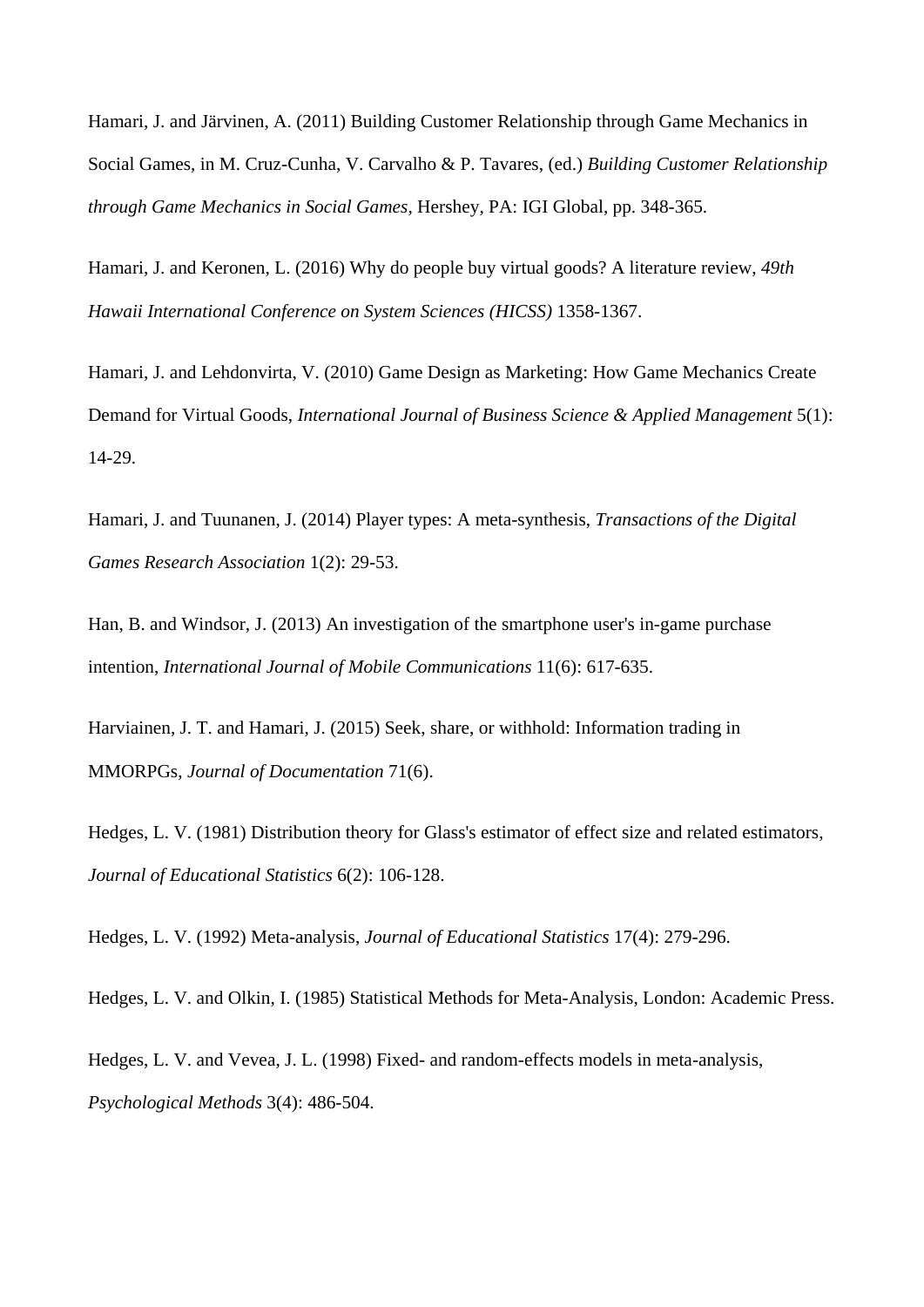Higgins, J. P. T. and Thompson, S. G. (2002) Quantifying heterogeneity in a meta-analysis, *Statistics in medicine* 21(11): 1539-1558.

Huang, E. (2012) Online experiences and virtual goods purchase intention, *Internet Research* 22(3): 252-274.

Hunter, J. E. and Schmidt, F. L. (2000) Fixed effects vs. random effects meta-analysis models: Implications for cumulative research knowledge, *International Journal of Selection and Assessment*  8(4): 275-292.

Hunter, J. E. and Schmidt, F. L. (2004) Methods of Meta-Analysis: Correcting Error and Bias in Research Findings, 2nd ed. Newbury Park, CA: Sage Publications.

Johnson, B. T. Mullen, B. and Salas, E. (1995) Comparison of three major meta-analytic approaches, *Journal of Applied Psychology* 80(1): 94-106.

Kaburuan, E. R. Chen, C.-H. and Jeng, T.-S. (2009) Identifying users' behavior purchasing virtual items, *The 9th International Conference on Electronic Business, Macau, November 30 - December 4, 2009* 250-256.

Kim, B. (2012) Understanding key factors of users' intentions to repurchase and recommend digital items in social virtual worlds, *Cyberpsychology, Behavior, and Social Networking* 15(10): 543-550.

Kim, H.-W., Chan, H. C. and Kankahalli, A. (2012) What motivates people to purchase digital items on virtual community websites? The desire for online self-presentation, *Information Systems Research* 23(4): 1232-1245.

Kim, H.-W., Gupta, S. and Koh, J. (2011) Investigating the intention to purchase digital items in social networking communities: A customer value perspective, *Information & Management* 48(6): 228-234.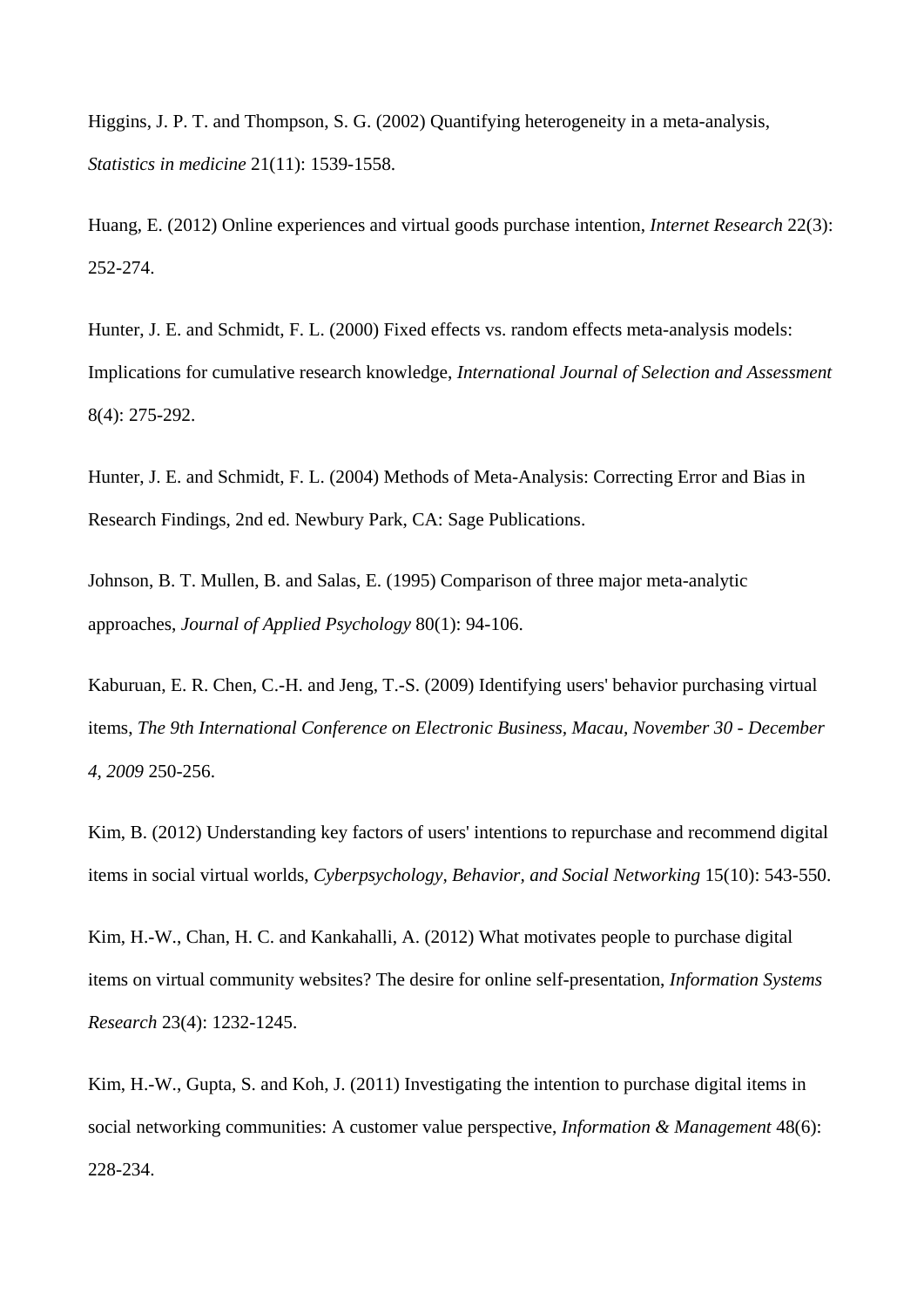Kimppa, K. K. Heimo, O. I. and Harviainen, T. J. (2016) First dose is always freemium, *ACM SIGCAS Computers and Society - Special Issue on Ethicomp* 45(3): 132-137.

Lehdonvirta, V. (2009) Virtual item sales as a revenue model: Identifying attributes that drive purchase decisions, *Electronic Commerce Research* 9(1-2): 97-113.

Lehdonvirta, V. and Castronova, E. (2014) Virtual economies: Design and analysis, Cambridge, Massachusetts: MIT Press.

Lin, H. and Sun, C.-T. (2007) Cash trade within the magic circle: Free-to-play game challenges and massively multiplayer online game player responses, *Proceedings of DiGRA 2007.*

Lin, H. and Sun, T.-C. (2011) Cash trade in free-to-play online games, *Games and Culture* 6(3): 270-287.

Liu, H.-J. and Shiue, Y.-C. (2014) Influence of facebook game players' behavior on flow and purchase intention, *Social Behavior and Personality* 42(1): 125-134.

Long, J. (2001) An Introduction to and Generalization of the "Fail-Safe N", *Paper presented at the Annual Meeting of the Southwest Educational Research Association (New Orleans, LA, February 1- 3, 2001).*

Luo, M. M. Chen, J.-S., Ching, R. K. and Liu, C.-C. (2011) An examination of the effects of virtual experiential marketing on online customer intentions and loyalty, *The Service Industries Journal*  31(13): 2163-2191.

Mäntymäki, M., Merikivi, J. and Islam, N. A. (2014) Young people purchasing virtual goods in virtual worlds: The role of user experience and social context, *Digital Services and Information Intelligence* 445: 303-314.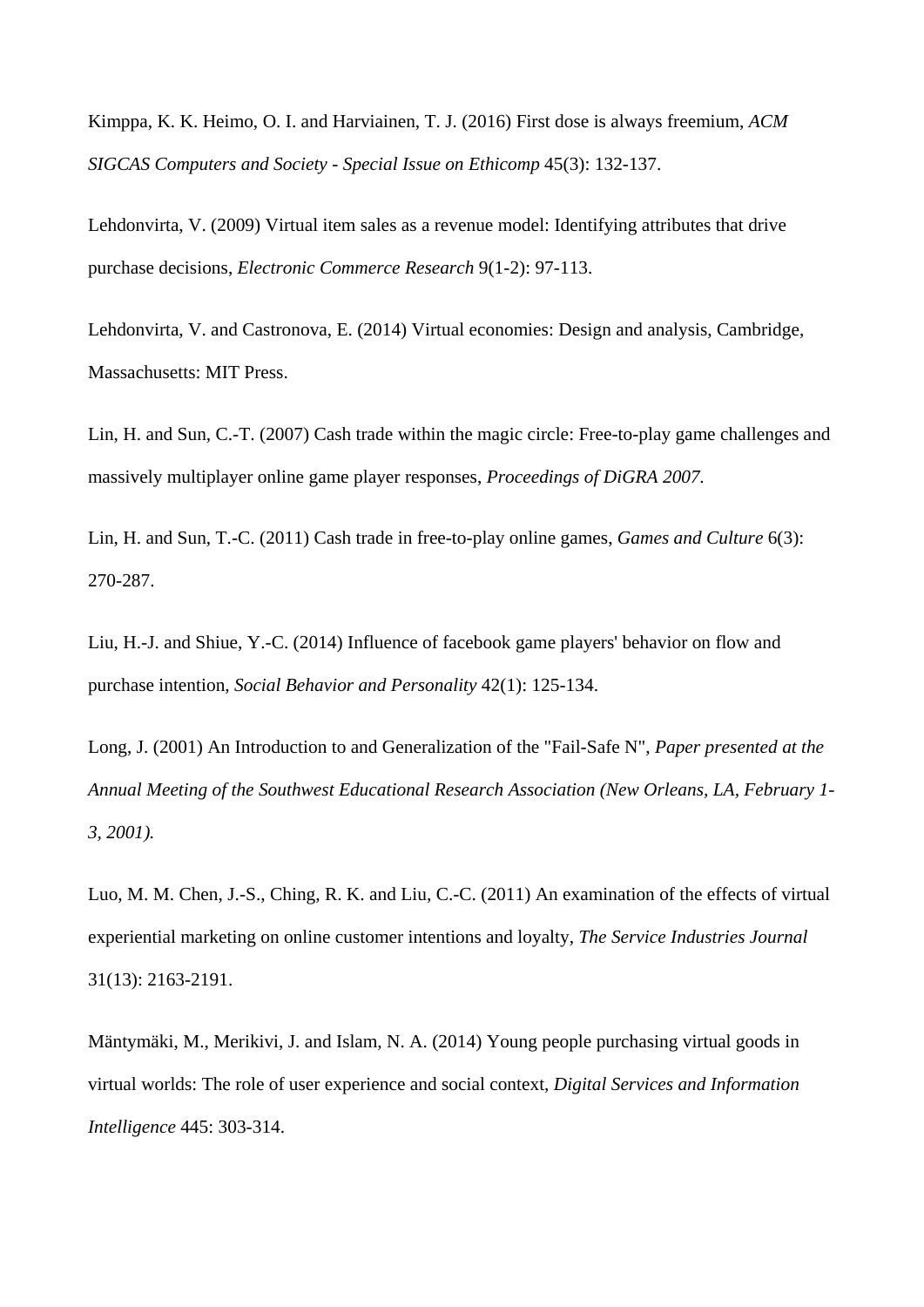Mäntymäki, M. and Salo, J. (2011) Teenagers in social virtual worlds: Continuous use and purchasing behavior in Habbo Hotel, *Computers in Human Behavior* 27(6): 2088-2097.

Mäntymäki, M. and Salo, J. (2013) Purchasing behavior in social virtual worlds: An examination of Habbo Hotel, *International Journal of Information Management* 33(2): 282-290.

Martocchio, J. J. and Webster, J. (1992) Effects of feedback and cognitive playfulness on performance in microcomputer software training, *Personnel Psychology* 45(3): 553-578.

Nieborg, D. B. (2015) Crushing candy: The free-to-play game in its connective commodity form, *Social Media + Society* 1(2): 1-12.

Orwin, R. G. (1983) A fail-safe N for effect size in meta-analysis, *Journal of Educational Statistics*  8(2): 157-159.

Paavilainen, J., Hamari, J., Stenros, J. and Kinnunen, J. (2013) Social Network Games: Players' Perspectives, *Simulation & Gaming* 44(6): 794-820.

Paré, G., Trudel, M.-C., Jaana, M. and Kitsiou, S. (2015) Synthesizing information systems knowledge: A typology of literature reviews, *Information & Management* 52(2): 183-199.

Park, B.-W. and Lee, K. C. (2011) Exploring the value of purchasing online game items, *Computers in Human Behavior* 27(6): 2178-2185.

Rosenthal, R. (1979) The "file drawer problem" and tolerance for null results, *Psychological Bulletin* 86(3): 638-641.

Sabherwal, R., Jeyaraj, A. and Chowa, C. (2006) Information System Success: Individual and Organizational Determinants, *Management Science* 52(12): 1849-1864.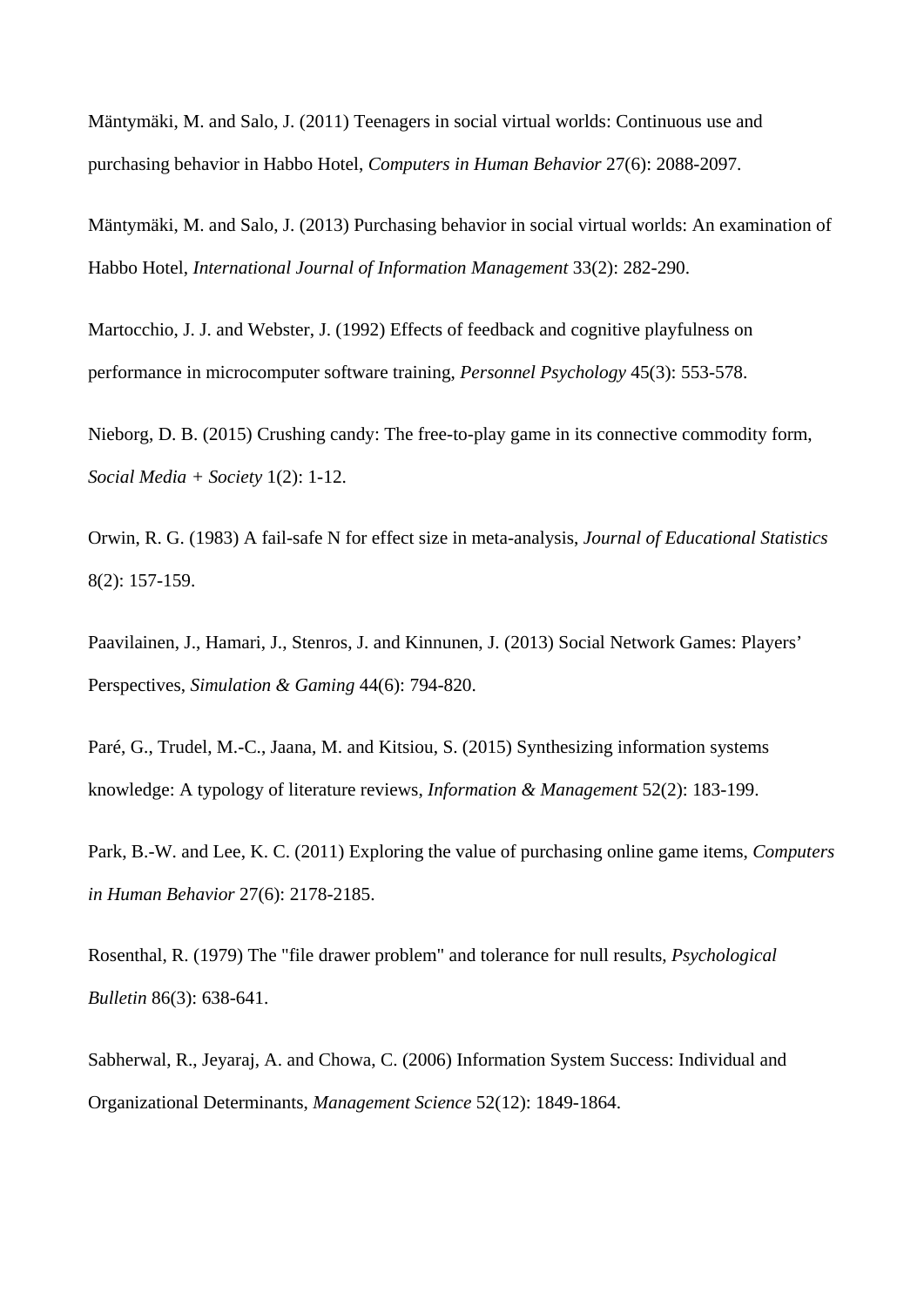Schmidt, F. L. and Hunter, J. E. (1977) Development of a general solution to the problem of validity generalization, *Journal of Applied Psychology* 62(5): 529-540.

Schmidt, F. L. and Hunter, J. E. (1999) Comparison of three meta-analysis methods revisited: An analysis of Johnson, Mullen, and Salas (1995), *Journal of Applied Psychology* 84(1): 144-148.

Shin, D. H. (2008) Understanding purchasing behaviors in a virtual economy: Consumer behavior involving virtual currency in Web 2.0 communities, *Interacting with Computers* 20(4): 433-446.

TechNavio, (2013) Global virtual goods market 2012-2016,

Venkatesh, V., Morris, M. G. Davis, G. B. and Davis, F. D. (2003) User acceptance of information technology: Toward a unified view, *MIS Quarterly* 27(3): 425-478.

Wang, W.-T. and Chang, W.-H. (2013) The integration of the expectancy disconfirmation and symbolic consumption theories: A case of virtual product consumption, *46th Hawaii International Conference on System Sciences.*

Wang, W.-T. and Chang, W.-H. (2014) A study of virtual product consumption from the expectancy disconfirmation and symbolic consumption perspectives, *Information Systems Frontiers*  16(5): 887-908.

Webster, J. and Martocchio, J. J. (1992) Microcomputer playfulness: Development of a measure with workplace implications, *MIS Quarterly* 16(2): 201-226.

Webster, J. and Watson, R. T. (2002) Analyzing the Past to Prepare for the Future: Writing a Literature Review, *MIS Quarterly* 26(2): 13-23.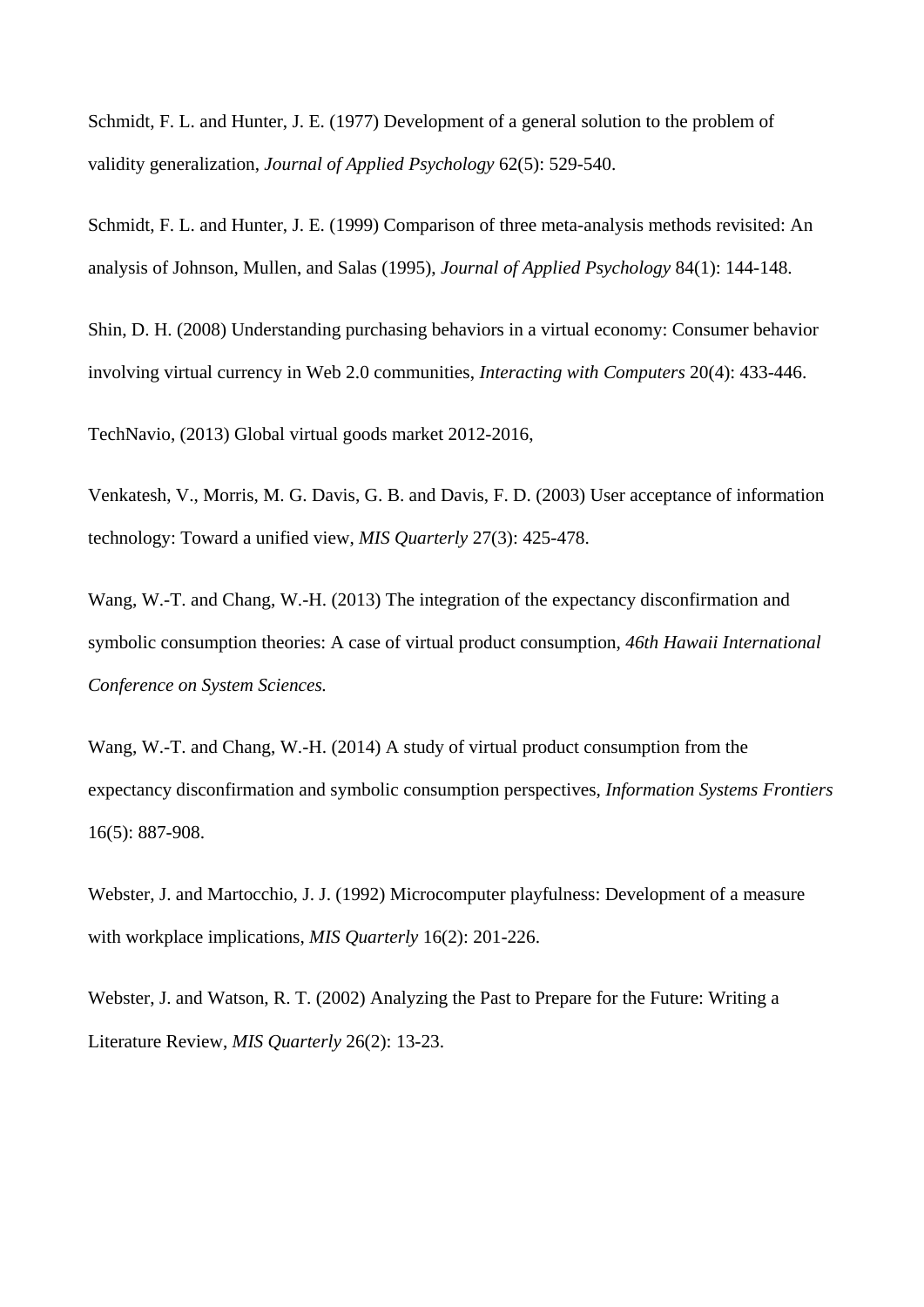Wired Magazine, (2012) *These Guys" \$5K Spending Sprees Keep Your Games Free to Play,*  [Online]

Available at: http://www.wired.com/gamelife/2012/11/meet-the-whales/all/

Yee, N. (2006) The demographics, motivations and derived experiences of users of massivelymultiuser online graphical environments, *PRESENCE: Teleoperators and Virtual Environments* 15: 309-329.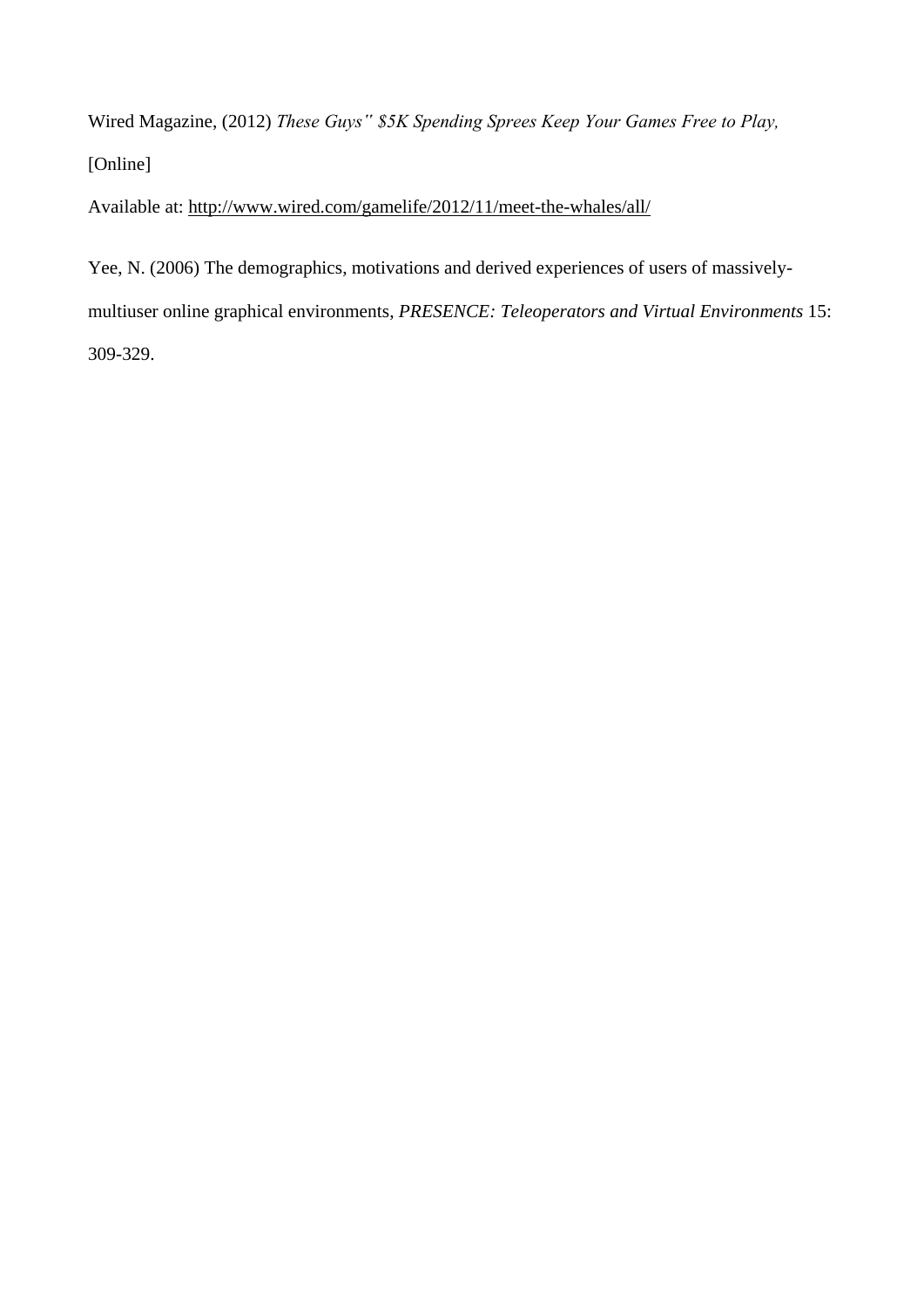## **APPENDIX**

## **A. Complete literature search string**

<span id="page-38-0"></span>*TITLE-ABS-KEY(purchase OR purchasing OR repurchase OR shopping OR buying OR "behavioral outcomes" AND "virtual items" OR "virtual goods" OR "virtual products" OR "digital items" OR "game items" OR "using virtual currency" OR "facebook games" OR "in game purchase" OR "virtual world application" OR "social network games" OR "free-to-play" OR "online games stores" OR "in virtual world")*

#### **B. Meta-analysis calculation formulas (Borenstein et al. 2009)**

- <span id="page-38-1"></span>1. Use *k* for number of studies and *n* for sample sizes  $n - 3$ .
- 2. Fisher z-transform correlations before calculation:  $z = \frac{1}{2} \ln(\frac{1+r}{1-r})$  $\frac{1}{1-r}$
- 3. Estimate between-studies variance:  $T^2 = \frac{Q d_f}{c}$ , where

$$
Q = \sum_{i=1}^{k} n_i z_i^2 - \frac{\left(\sum_{i=1}^{k} n_i z_i\right)^2}{\sum_{i=1}^{k} n_i}, \qquad df = k - 1, \qquad C = \sum_{i=1}^{k} n_i - \frac{\sum_{i=1}^{k} n_i^2}{\sum_{i=1}^{k} n_i}
$$

- 4. Random effect model weight:  $w = \frac{1}{\frac{1}{n} + \tau^2}$
- 5. Magnitude of effect size estimate:  $z = \frac{\sum_{i=1}^{k} w_i z_i}{\sum_{i=1}^{k} w_i}$  $\sum_{i=1}^k w_i$
- 6. Standard error of effect size estimate:  $SE = \sqrt{\frac{1}{\sum w_i}}$
- 7. 95 % confidence intervals of effect size estimate:  $bounds = z \pm 1.96 \times SE$
- 8. Statistical significance:  $Z = \frac{z}{SE}$ ,  $p = 2(1 NORMDIST(Z))$
- 9. Inverse Fisher z-transform back to correlation:  $r = \frac{\exp(2z) 1}{\exp(2z) + 1}$